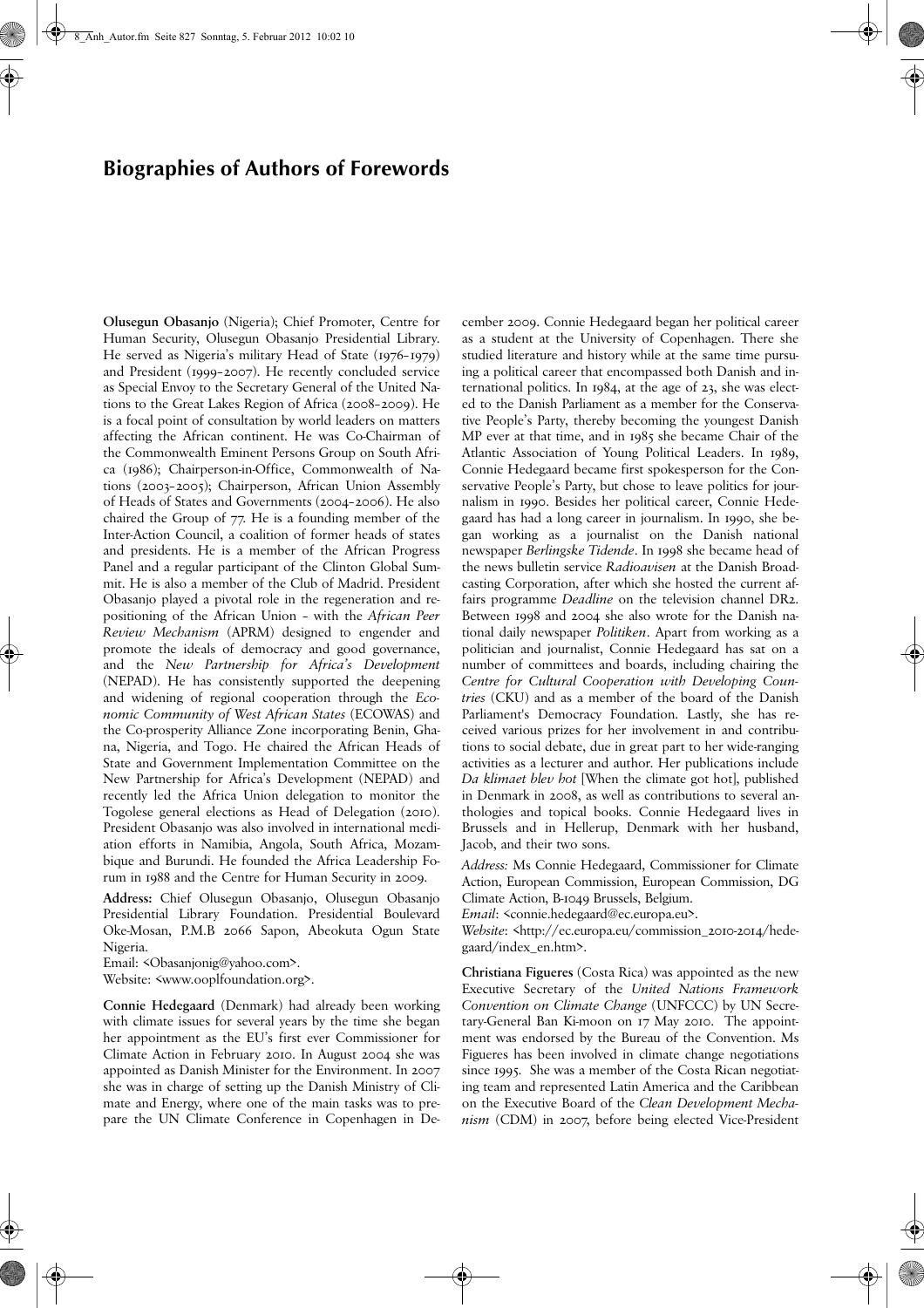of the Bureau of the Conference of the Parties 2008–2009. In 1995 she founded the *Center for Sustainable Development of the Americas* (CSDA), a non-profit think tank for climate change policy and capacity-building, which she directed until 2003. From 1994 to 1996, she served as Director of the Technical Secretariat *Renewable Energy in the Americas* (REIA). Ms Figueres began her life of public service in 1982 as Minister Counsellor at the Embassy of Costa Rica in Bonn, Germany. She served as Director of International Cooperation in the Ministry of Planning in Costa Rica (1987–1988), and was then named Chief of Staff to the Minister of Agriculture (1988–1990). Ms Figueres has served on the boards of several non-governmental organizations involved in climate change issues, including the Voluntary Carbon Standard. She is also a widely published author on the design of climate solutions, and has been a frequent adviser to the private sector on how to play a leadership role in mitigation. Ms Figueres holds a master's degree in Anthropology from the London School of Economics, and a certificate in Organizational Development from Georgetown University. She was born in San José, Costa Rica in 1956, and is married with two children.

*Address*: Ms Christiana Figueres, Executive Secretary of the *United Nations Framework Convention on Climate Change* (UNFCCC), P.O. Box 260124, 53153 Bonn, Germany.

*Email*: <secretariat@unfccc.int>. *Website*: <http://www.unfccc.int>.

**Dr. R.K. Pachauri** has been the Chief Executive of TERI since 1981, designated initially as Director and since April 2001 as Director-General. In April 2002 he was elected as Chairman of the *Intergovernmental Panel on Climate Change* (IPCC), which was established by the World Meteorological Organization and the United Nations Environment Programme in 1988. IPCC along with former Vice President Al Gore has been awarded the Nobel Peace Prize

## **Biographies of Contributors**

**Frank Biermann** (Germany/The Netherlands) is professor and head of the Department of Environmental Policy Analysis of the Institute for Environmental Studies at the VU University Amsterdam, The Netherlands. He is also director-general of the Netherlands *Research School for Socioeconomic and Natural Sciences of the Environment* (SENSE); director of the Global Governance Project, a network of twelve European research institutions (glogov.org); and chair of the Earth System Governance Project, a tenyear global research programme under the auspices of the *International Human Dimensions Programme on Global Environmental Change* (IHDP). His most recent publications are (co-ed. with P. Pattberg and F. Zelli): *Global Climate Governance Beyond* 2012*: Architecture, Agency and Adaptation* (Cambridge: Cambridge UP, 2010); (co-ed.

for the year 2007. Dr. Pachauri has a PhD in Industrial Engineering and a PhD in Economics. He has served on several international and national committees including membership of the Economic Advisory Council to the Prime Minister of India, the *Advisory Board on Energy* (ABE) which reports directly to the Prime Minister of India, and has been a Senior Advisor to the Administrator of the United Nations Development Programme and several others. He has been President (1988) and Chairman (1989–90) of the *International Association for Energy Economics* (IAEE). He has been President of the Asian Energy Institute since 1992. In April 1999, he was appointed Member of the Board of Directors of the Institute for Global Environmental Strategies, Japan and continues to hold this appointment. Dr. Pachauri was awarded the 'Padma Bhushan' in 2001 by the President of India and he was also bestowed the 'Officier De La Légion D'Honneur' by the Government of France in 2006. He has been active in several international forums dealing with the subject of climate change and its policy dimensions. He was conferred with the 'Padma Vibhushan', the second highest civilian award, for his services in the field of science and engineering in January 2008 by the President of India. He has been appointed as Director, Yale Climate and Energy Institute from July 2009. He has been conferred with the 'Commander of the Order of Leopold II' by the King of the Belgians in July 2009; the 'Commander of the Order of the White Rose of Finland' by the Prime Minister of Finland in February 2010 and 'The Order of the Rising Sun, Gold and Silver Star' by His Majesty Akihito, Emperor of Japan, in April 2010.

*Address:* Prof. Dr. Rajendra K. Pachauri, Director-General, TERI, Habitat Place, Lodhi Road, New Delhi 110 003, India.

*Email:* <pachauri@teri.res.in>. *Website*: www.teriin.org.

with B. Siebenhüner): *Managers of Global Change: The Influence of International Environmental Bureaucracies* (Cambridge, MA: MIT Press, 2009); (co-ed. with B. Siebenhüner and A. Schreyögg): *International Organizations in Global Environmental Governance* (London: Routledge 2009).

*Address*: Prof. Dr. Frank Biermann, Institute for Environmental Studies, VU University Amsterdam, De Boelelaan 1087, 1081 HV Amsterdam, The Netherlands.

*Email*: <frank.biermann@ivm.vu.nl>.

*Website*: <http://www.ivm.vu.nl/frankbiermann>.

**Ingrid Boas** (UK) is a Ph.D. candidate at the University of Kent, UK. Her research focuses on the securitization of climate-related migration. The Ph.D. project is funded by the UK Economic and Social Research Council and is part of a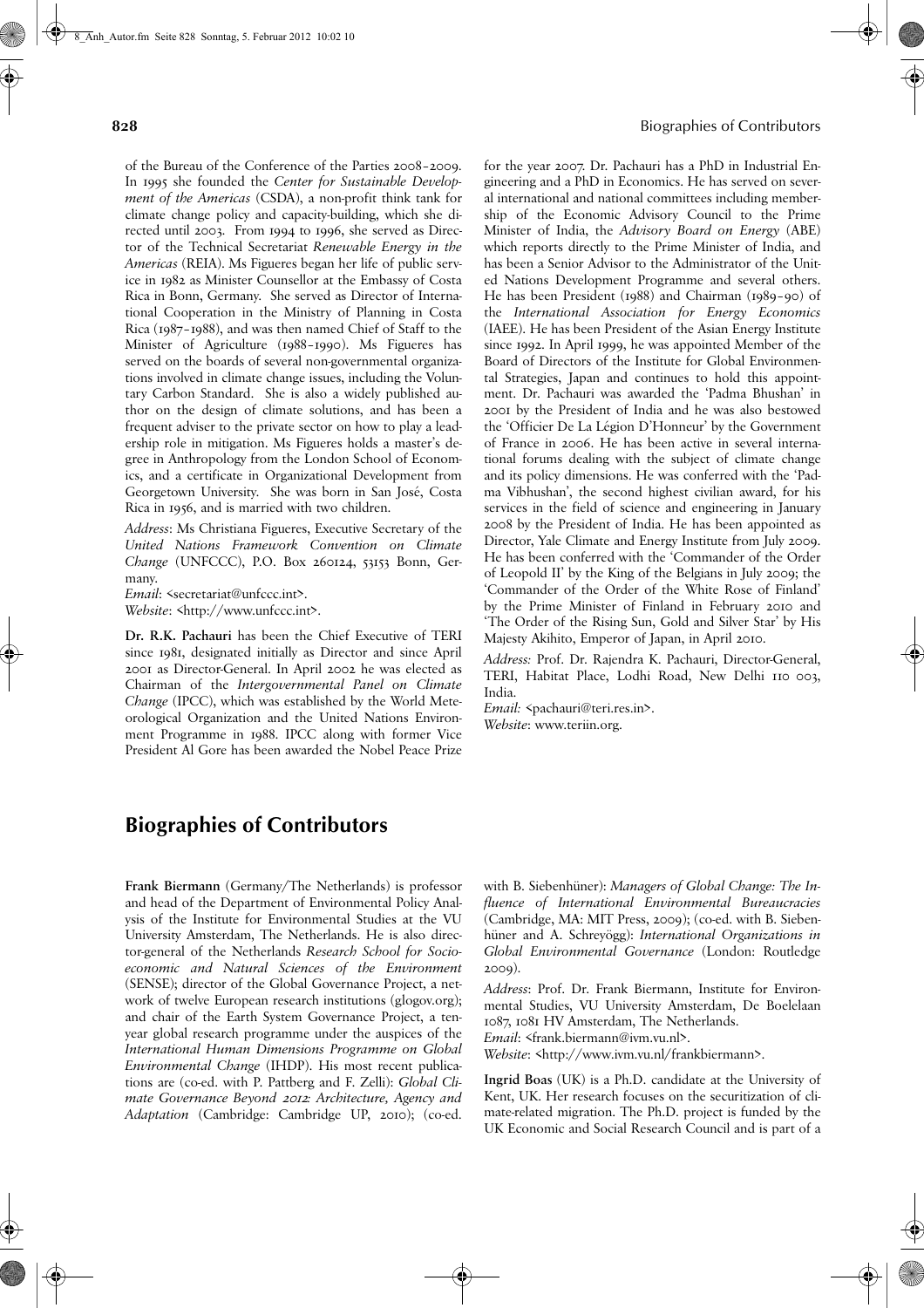larger research programme on: 'The Securitization of Forced Migration: Changing Ideas and Beliefs about Displacement and Their Impact on Security.' Before joining Kent, she was with the Department of Environmental Policy Analysis of the Institute for Environmental Studies at the VU University Amsterdam, The Netherlands. She is a fellow of the Earth System Governance Project and co-ordinator of the Climate Refugee Policy Forum; she has also been manager of the 2009 Amsterdam Conference on the Human Dimensions of Global Environmental Change.

*Address*: Ms Ingrid Boas, University of Kent, Department of Politics & International Relations, University of Kent, Canterbury, Kent, CT2 7NX, United Kingdom.

*Email*: <ib70@kent.ac.uk>.

*Website*: <http://www.kent.ac.uk/politics/about-us/staff/ members/boas.html>.

**Hans Günter Brauch** (Germany): Dr., Adj. Prof. (Privatdozent) at the Faculty of Political and Social Sciences, Free University of Berlin; fellow of the *Institute on Environment and Human Security* of the *United Nations University* (UNU-EHS) in Bonn; since 1987 chairman of *Peace Research and European Security Studies* (AFES-PRESS). He is editor of the *Hexagon Book Series on Human and Environmental Security and Peace* (HESP), and of *Springer-Briefs in Environment, Security, Development and Peace* (ESDP) with Springer-Verlag, He was guest professor of international relations at the universities of Frankfurt on Main, Leipzig, Greifswald, and Erfurt; research associate at Heidelberg and Stuttgart universities, and a research fellow at Harvard and Stanford Universities. He teaches at the Free University of Berlin, at SciencePo (Paris), and at the European Peace University (EPU, Schlaining, Austria). He has published books, reports, book chapters, and articles on security, armament, climate, energy, and migration, and on Mediterranean issues in English, German, Spanish, Greek, French, Danish, Finnish, Russian, Japanese, Portuguese, Serbo-Croatian, and Turkish. Recent books in English: (co-ed. with Liotta, Marquina, Rogers, Selim): *Security and Environment in the Mediterranean. Conceptualising Security and Environmental Conflicts*, 2003; *Environmental Dimension of Human Security: Freedom from Hazard Impact,* 2005; *Threats, Challenges*, *Vulnerabilities and Risks in Environmental and Human Security*, 2005; (coed. with Oswald Spring, Mesjasz, Grin, Dunay, Chadha Behera, Chourou, Kameri-Mbote, Liotta): *Globalization and Environmental Challenges: Reconceptualizing Security in the* 21*st Century,* 2008*;* (co-ed. with Oswald Spring, Grin, Mesjasz, Kameri-Mbote, Chadha Behera, Chourou, Krummenacher): *Facing Global Environmental Change: Environmental, Human, Energy, Food, Health and Water Security Concepts* (2009); (co-ed. with Oswald Spring): *Reconceptualizar la Seguridad en el Siglo XXI* (2009); (coed. with Oswald Spring, Mesjasz, Grin, Kameri-Mbote, Chourou, Dunay, Birkmann), *Coping with Global Environmental Change, Disasters and Security – Threats, Challenges, Vulnerabilities and Risks* (2011).

*Address*: PD Dr. Hans Günter Brauch, Alte Bergsteige 47, 74821 Mosbach, Germany.

*Email*: <br />
strauch@afes-press.de>.

*Website*: <http://www.afes-press.de> and <http://www. afespress-books.de/>.

**Michael Brzoska** (Germany) is Scientific Director of the Institute for Peace Research and Security Policy and Professor of Political Science at the University of Hamburg, Germany, Chair of the Foundation Council of the German Foundation for Peace Research, and Principal Investigator in the CLiSAP (*Climate System Analysis and Prediction*) programme at the University of Hamburg. He studied economics and political science in Fribourg (Switzerland) obtaining a diploma in economics and a Ph.D. and Habilitation in political science. He has worked as co-director of the Arms Trade and Arms Production Team at the *Stockholm International Peace Research Institute* (SIPRI), Solna, Sweden, as Assistant Professor in Political Science at the University of Hamburg, and as Director of Research at the *Bonn International Center for Conversion* (BICC), Bonn, Germany. He has published widely on economic and political issues related to armed conflicts, arms production and trade, military spending, civil wars, and sanctions. His latest books are (co-editor with Axel Krohn): *Overcoming Armed Violence in a Complex Word* (Opladen – Farmington Hills: Budrich University Press, 2009); and (co-editor with George Lopez): *Putting Teeth Into the Tiger: Improving the Effectiveness of Arms Embargoes* (Bingley: Emerald Press, 2009).

*Address*: Prof. Dr. Michael Brzoska, Beim Schlump 83, D-20144 Hamburg, Germany.

*Email*: <brzoska@ifsh.de>.

*Website*: <http://www.ifsh.de/IFSH\_english/personal/m\_ brzo.htm>.

**Halvard Buhaug** (Norway) is a Senior Researcher at the *Centre for the Study of Civil War* (CSCW) at the *Peace Research Institute Oslo* (PRIO), and leader of the Centreís Working Group on Environmental Factors in Civil War. He holds a Ph.D. in political science, awarded by the Norwegian University of Science and Technology in Trondheim (2005). His research interests include the security implications of climate change and the geographic aspects of armed conflict. He has been a central contributor to the recent trend towards spatial disaggregation of civil war research with the introduction of geo-referenced conflict data and *geographic information systems* (GIS) tools. His work has appeared in a wide selection of peer-reviewed academic journals, including *Geopolitics*, *International Organization*, *International Studies Quarterly*, *Journal of Conflict Resolution*, *Journal of Peace Research*, *Political Geography*, and *Proceedings of the National Academy of Sciences of the USA*. In addition, he is the author and co-author of several book chapters.

*Address*: Dr. Halvard Buhaug, PRIO, PO Box 9229 Grønland, 0134 Oslo, Norway.

*Email*: <halvardb@prio.no>.

*Website*: <http://www.prio.no/CSCW/People/Person/?oid  $= 21476$ .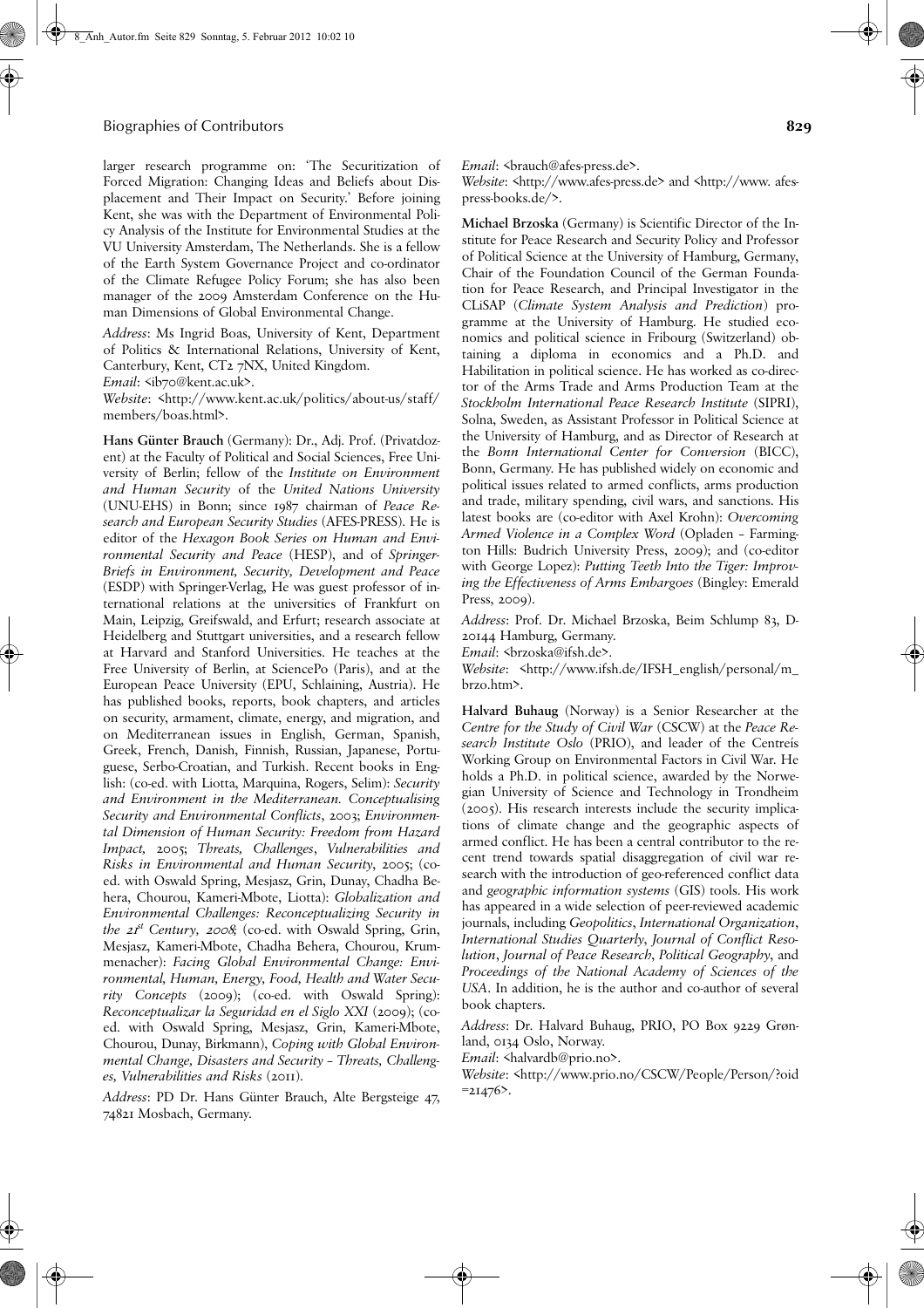**Joshua W. Busby** (United States) is an assistant professor at

the LBJ School of Public Affairs and the Crook Distinguished Scholar at the Robert S. Strauss Center for International Security and Law at the University of Texas at Austin. He holds a Ph.D. in political science from Georgetown University. He is the author of *Moral Movements and Foreign Policy* (Cambridge: Cambridge University Press, 2010). He served as an outside reviewer of the National Intelligence Council's assessment of climate change and national security, and has written reports on climate change and security for the Council on Foreign Relations (2010, 2007), the German Marshall Fund (2010), the Brookings Institution (2009), the Center for a New American Security (2008), for *Security Studies* (2008), and for the Woodrow Wilson International Center and the UN High-Level Panel on Threats, Challenges, and Change (2004).

*Address:* Assistant Prof. Dr. Joshua W. Busby, PO Box Y, LBJ School of Public Affairs, University of Texas-Austin, Austin, TX 78713, USA.

*Email:* <br/>busbyj@mail.utexas.edu>.

*Website:* <http://www.utexas.edu/lbj/faculty/busby/>.

**Alexander Carius** (Germany) is director and co-founder of adelphi. He has worked on global environmental change for almost two decades. He is a leading expert on environment, conflict, and cooperation with more than 50 papers, reports, articles, and books published on this subject. For nearly ten years he has been a driving force behind political processes on climate change, security, and conflict prevention, advising government agencies in Germany, the United States, Finland, Sweden, and Switzerland, as well as international institutions including the EU, OSCE, NATO, and several UN bodies. His tasks include vulnerability assessments, facilitation of stakeholder dialogues, policy briefings, and providing strategic advice on programme and road map development. He is a member of the advisory board to the German Government on crisis prevention, and serves as senior expert in the UN expert group on environment, conflict, and peacebuilding in which climate change is a central topic. Among his recent publications are (with Dennis Tänzler) *Future Landscapes of Conflict or Cooperation? Climate Security Needs Transatlantic Leadership* (Washington: German Marshall Fund); (with Achim Maas and Janina Barkemeyer) *Climate Change and Security: Two Scenarios for the Indian-Pacific Ocean Island States* (Brussels: European Commission); (with Annabelle Houdret and Annika Kramer) *The Water Security Nexus. Challenges and Opportunities for Development Cooperation* (Eschborn: GTZ); (with Achim Maas) "Cambio Climático, recursos naturals y conflicto", in: *Revista española de desarrollo y cooperación*, 26, 99-120.

*Address:* Mr Alexander Carius, adelphi, Caspar-Theyss-Straße 14a, 14193 Berlin, Germany. *Email:* <carius@adelphi.de>.

*Website:* <www.adelphi.de>.

**Anis Chowdhury** (Australia/Bangladesh) is Professor of Economics, University of Western Sydney (Australia), currently working at the *Department of Economic and Social Affairs of the United Nations* (UN-DESA) in New York as Senior Economic Affairs Officer. He is founder and managing editor of *Journal of the Asia Pacific Economy*; obtained Ph.D. from the University of Manitoba, Canada; taught at the University of Manitoba, the National University of Singapore, and the University of New England (Australia). He has published extensively on East and South-east Asia. Furthermore, he has been a consultant to UNDP, ILO, the Commonwealth Secretariat, and the Islamic Development Bank, and a visiting fellow at UNU-WIDER, the Reserve Bank of San Francisco, and the Institute of Southeast Asian Studies (Singapore).

*Address*: Prof. Dr. Anis Chowdhury, School of Economics & Finance, University of Western Sydney, Locked Bag 1797, Penrith South DC, NSW 1797, Australia. *Email*: <a.chowdhury@uws.edu.au>.

**Olivier Degomme** (Belgium) is a medical doctor from Ghent University who has specialized in epidemiology at the University of Louvain. He received a Ph.D. in 2010 based on a thesis studying mortality patterns in Darfur where he used epidemiological modelling to examine trends during the conflict. He has experience in quantitative techniques for analysing the health and nutrition impact of conflicts and wars, and was one of the founders of the *Conflict Database on health and nutrition surveys* (CE-DAT) of the *Centre for Research on the Epidemiology of Disasters* (CRED). His recent publications include: (co-author with D. Guha-Sapir) "Patterns of mortality rates in Darfur conflict", in: *The Lancet*, 375,9711 (23 January 2010); "Mortality and nutrition surveys by Non-Governmental organisations. Perspectives from the CE-DAT database", in: *Emerging Themes in Epidemiology*, No. 11. He recently joined the International Centre for Reproductive Health, University of Ghent as research director.

*Address*: Dr. Olivier Degomme, De Pintelaan 185 P3, 9000 Gent, Belgium.

*Email*: <Olivier.Degomme@UGent.be>.

**Kerstin Fritzsche** (Germany) works as project manager at adelphi. She focuses on renewable energy, climate change and security, and on various topics linking economy, environment, and politics to questions of stability and peace. Her regional focus is on the countries of the *Middle East and North Africa* (MENA). She has contributed to a variety of projects dealing with climate change and conflict in south-west Asia, the energy strategies of selected OPEC countries, and renewable energy policies in MENA states. Besides her work at adelphi, Kerstin Fritzsche is a part-time research assistant and Ph.D. candidate at the *Center for Near and Middle Eastern Studies* (CNMS) at the Philipps-University in Marburg. There, her research focuses on political parties in the Maghreb and their perspectives and approaches towards Euro-Mediterranean cooperation as well as social, economic, and environmental challenges.

*Address:* Ms Kerstin Fritzsche, adelphi, Caspar-Theyss-Straße 14a, 14193 Berlin, Germany.

*Email:* <fritzsche@adelphi.de>.

*Website:* <www.adelphi.de>.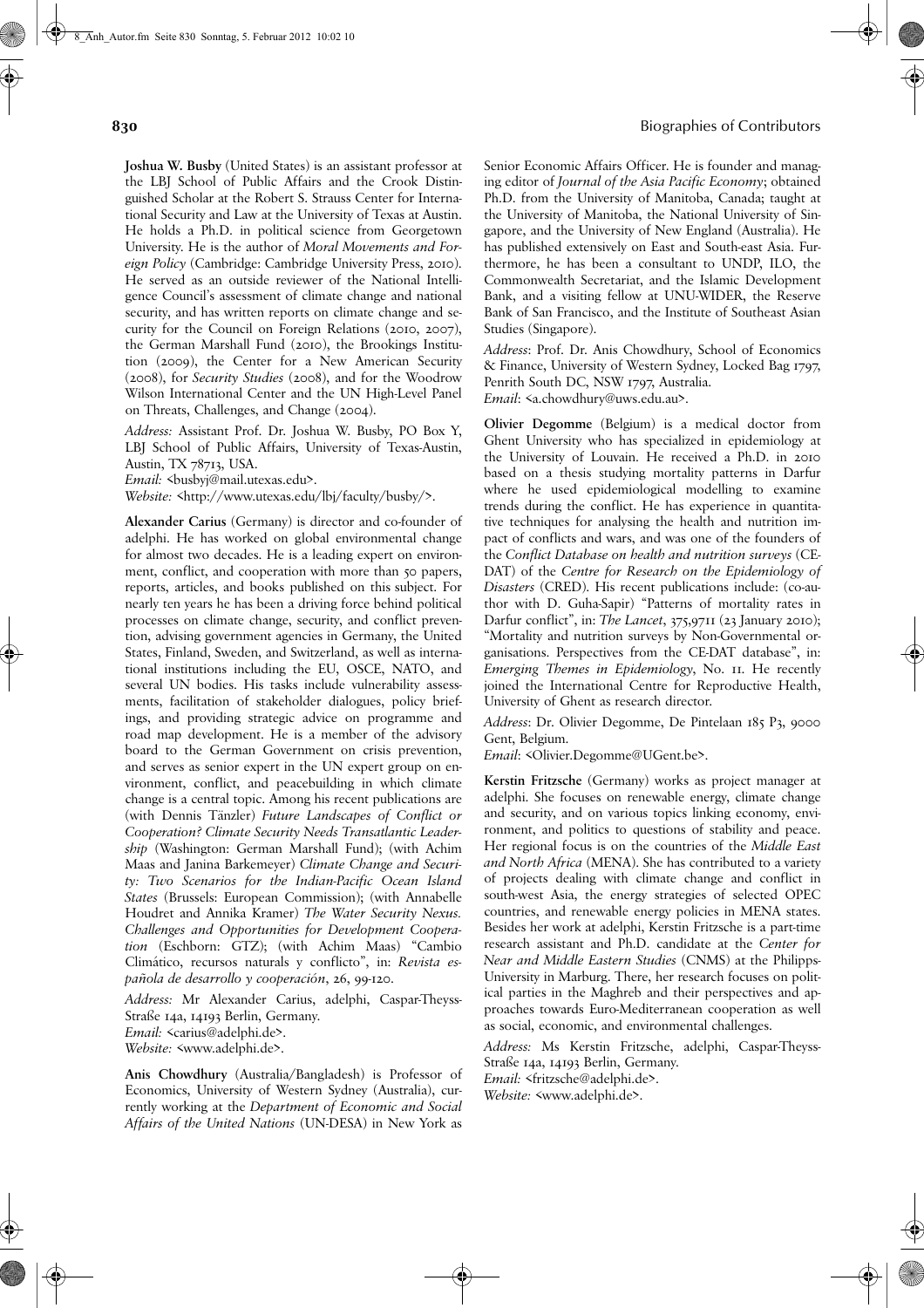**Gasmelseid, Tagelsir Mohamed** (Sudan) is an Associate Professor at the King Faisal University, Al Ahsaa, Saudi Arabia. He was trained at the Maastricht School of Management, at Delft University of Technology (The Netherlands), and at the University of Khartoum (Sudan), and holds a Ph.D. in management information systems. Since 1995, he has been involved in field research and training in water resource management and decision support issues, working closely with the *United Nations Mission in Sudan* (UN-MIS) and the *European Commission* (EC) in various areas in Sudan. He is particularly interested in complex environmental systems research, system innovation, and the deployment of information systems for improved decisionmaking in unstable situations and post-conflict transitions. He has written widely on the management of water resources and the use of integrated decision-making tools and conflicts among stakeholders in various conference proceedings, and edited the *Handbook of Research on Hydroinformatics: Technologies, Theories and Applications*. He contributed to the World Water Forum in 2000 in The Hague (The Netherlands), in 2003 in Kyoto (Japan), and in 2009 in Istanbul (Turkey) as a discussant, presenter, keynote speaker, and workshop leader. Among his major publications are: "A system innovation oriented integration of Management Information Systems in Urban Water Managemen", in: *Handbook of Research on Hydro informatics: Technologies, Theories and Applications* (Hershey, PA: IGI, 2010): 389-405; "A Multi Agent Negotiation Framework to Promote Decentralization in Resource Bounded Environments: the case of Gezira Scheme in Sudan", in: *Proceedings of the international conference on information and communication technologies: From theory to practice.* Damascus, Syria, 24-28 April 2006; "Towards improved learning in the water environment in developing countries", in: *Proceedings of the IHP-UNESCO International Symposium on 'The Learning Society and the Water Problems',* Paris, 2-4 June 1999.

*Address*: Assoc. Prof. Dr. Tagelsir Mohamed Gasmelseid, Department of Computer Information Systems, College of Computer Sciences and Information Technology, King Faisal University, Al Ahsaa, 31982, Saudi Arabia.

*Email*: <tgasm@kfu.edu.sa>; and <tagelsir.gasmelseid@gmail. com>.

*Website*: <www.kfu.edu.sa>.

**Debarati Guha-Sapir** (India/Belgium) is Director of the WHO collaborating *Centre for Research on the Epidemiology of Disasters* (CRED) and Professor at the University of Louvain, Research Institute Health and Society, Brussels. She holds an Adjunct Professorship at Tulane University Medical Centre (New Orleans) for Health and Humanitarian Aid. Trained at Calcutta University, Johns Hopkins University, and University of Louvain she holds a Ph.D. in epidemiology. Since 1984, she has been involved in field research and training in emergency and humanitarian aid issues, working closely with WHO, *United Nations High Commissioner for Refugees* (UNHCR), *United Nations Development Programme* (UNDP), and the *European Commission* (EC) in various regions of the world. She is particularly interested in health systems research, epidemiology in unstable situations, and international policy related to relief and post-conflict transition. She has written widely on the epidemiology of disasters and conflicts in journals such as *The Lancet*, *Tropical Medicine and International Health*, and *Epidemiologic Reviews*. Most recently, she received the Peter Safar Award at the 16<sup>th</sup> World Congress on Disaster and Emergency Medicine, Victoria, Canada. Among her major publications are: "Cyclone Nargis in Myanmar: Lessons for public health preparedness for cyclones", in: *American Journal of Disaster Medicine*, 4,5 (2009); "Health impact of the 2004 Andaman Nicobar earthquake and tsunami in Indonesia", in: *Prehospital and Disaster Medicine*, 24,6 (2009); and *Thirty years of natural disasters* 1974*-*2003*: The numbers* (Presses Universitaires de Louvain: Louvain-La-Neuve, 2004).

*Address*: Prof. Dr. Debarati Guha-Sapir, Centre for Research on the Epidemiology of Disasters (CRED), Department of Public Health, Université Catholique de Louvain, 30.94 Clos Chapelle-aux-Champs, 1200 Brussels, Belgium.

*Email*: <CRED@esp.ucl.ac.be>. *Website*: <www.cred.be>.

**Judith Nora Hardt** (Germany/France) is a Ph.D. fellow at the University of the Basque Country, Spain. She holds a Bachelor of Science in International Forest Ecosystem Management from the University of Applied Sciences Eberswalde, Germany (2005) and a Diploma of Advanced Studies in International Relations from the University of the Basque Country (2009). Her research focuses on environmental security, human security, global environmental governance, and environmental justice. Her Ph.D. project is financed by the Basque Government through the scholarship "Programme for the Training of Research Personnel" of the Department of Education, Universities, and Research.

*Address*: Ms Judith Nora Hardt, Avda. Madrid 28 6 B, 20011 San Sebastian, Gipuzkoa, Spain.

*Email*: <jnora.hardt@posteo.de>.

**Cord Jakobeit** (Germany) is a full professor of Political Science and Chair of International Politics at the University of Hamburg. He is the speaker of a graduate school on 'regional powers' and acts as Vice-President of the Academy of Sciences in Hamburg. His research focuses on regional powers, theories of international relations, transnational norm-building networks, political and economic development in sub-Saharan Africa, and on the link between environmental change, migration, and conflict. His most recent publications include a book on theories of European integration (with A. Grimmel [in German], 2009) and an article (with R. Kappel and U. Mückenberger [in German], 2010): on "Civilization of World Order", in: *Leviathan*, 38,3: 411-427.

*Address*: Univ.-Prof. Dr. Cord Jakobeit, Universität Hamburg, Institut für Politikwissenschaft (IPW), Allende-Platz 1, 20146 Hamburg, Germany.

*Email*: <cord.jakobeit@uni-hamburg.de>.

**Tasos Karafoulidis** (Greece) was a fellow of the State Scholarships Foundation in Greece and in 2011 he obtained a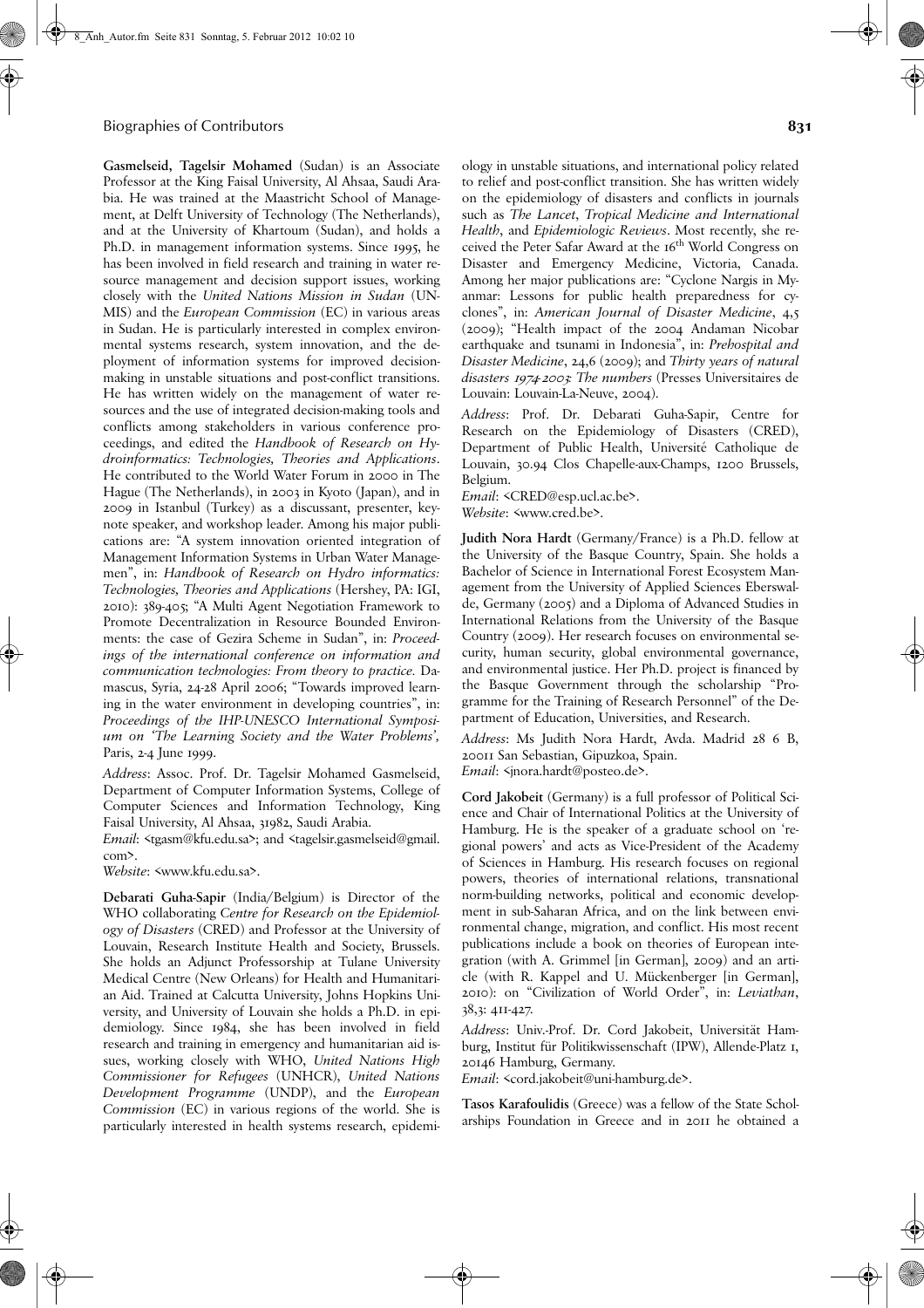Ph.D. at the National and Kapodistrian University of Athens. He graduated as a political scientist from the Department of International and European, Economic, and Political Studies at the University of Macedonia in Thessaloniki. He received an M.Sc. in International Relations and Security Studies from the University of Southampton. His current research focuses on the relations between conceptions of power and security, securitization theory, and aggregate national power. He teaches courses on 'International Institutions' and 'Institutions and Function of the EU' for the Organization of Vocational Training in Greece.

*Address*: Mr Tasos Karafoulidis, 1, Mina Vista, 54352, Thessaloniki, Greece.

*Email*: <karafu@gmail.com>.

**Bo Kjellén** (Sweden) has been Senior Research Fellow at the *Stockholm Environment Institute* (SEI) since 2003. A former diplomat, he has been Ambassador in Hanoi and Under-Secretary for Administration and Personnel. Concentrating on multilateral economic cooperation, he served at the Swedish EU mission twice and was also Head of the Private Office of the OECD Secretary-General. He was Ambassador and Permanent Representative to the OECD 1985- 1990. He was appointed Chief Negotiator at the Ministry of Environment 1990, leading Swedish delegations to the Rio Conference on Environment and Development in 1992 and the delegations in the climate negotiations 1990-2001. He acted as Chairman of Plenary Working Group I of the preparatory committee for the Rio Conference and as Chairman of the Negotiating Committee for the UN Convention to Combat Desertification 1993-1997. He was a Visiting Fellow, Tyndall Centre for Climate Change Research at University of East Anglia, UK 2003-2004, and he has been Co-chairman of the European Capacity Building Initiative since 2004 and Co-chairman of the European Climate Platform since 2006. Among his recent publications are: *A New Diplomacy for Sustainable Development: the Challenge of Global Change* (London and New York, Routledge, 2008); and "Justice in global environmental negotiations: the Case of Desertification", in: Jonas Ebbesson and Phoebe Okowa (eds.), *Environmental Law and Justice in Context* (Cambridge, Cambridge University Press, 2009): 333-347.

*Address*: Amb. Bo Kjellen, Storgatan 22 A, 75331 Uppsala, Sweden.

*Email*: <br/>bo.kjellen@sei.se>.

**Jasmin Kominek** (Germany) is a Ph.D. candidate in sociology at the University of Hamburg, Germany. Her research focuses on path dependency, which she applies using a multi-level approach. She is a member of the Research Group on Climate Change and Security, KlimaCampus Hamburg, Germany, where she seeks to apply sociologically gained model bases in mathematical models of human-environment interaction such as cascading effects and tipping points in a search for preventive intervention strategies. Previously, she studied mathematics at the University of Hamburg, Germany. In her Diploma thesis in pure mathematics she has proven a theorem in analytical number theory applying tools from algebraic number theory. Besides her

studies she co-founded and managed a start-up and was president of the student self-administration of two international dormitories. For about ten years she has taught mathematically talented students, half of the time in a research project at the Department of Education at the University of Hamburg. Related publications include: Kominek, J. (2004): "Mathematische Gedankenspiele beim 'Gassi' Gehen mit dem Hund des Nachbarn", in: Nolte, M. (Ed.), *Der Mathe-Treff für Mathe-Fans; Fragen zur Talentsuche im Rahmen eines Forschungs- und Förderprojekts zu besonderen mathematischen Begabungen im Grundschulalter* (Hildesheim: Franzbecker Verlag): 172-202.

*Address*: Ms Jasmin Kominek, Research Group Climate Change and Security (CLISEC), Institute of Sociology, KlimaCampus, University of Hamburg, Grindelberg 7, # 2014, D-20144 Hamburg, Germany.

*Email*: <jasmin.kominek@zmaw.de>.

*Website*: <http://clisec.zmaw.de/Jasmin-Kominek.1116.0. html> and <www.clisec-hamburg.de>.

**Dennis Kumetat** (Germany) has been a Ph.D. scholar at the *London School of Economics and Political Science* (LSE) since 2008, before which he obtained two master's degrees in history and Middle Eastern studies from the American University of Beirut (2008) and from the University of Cologne (2007). He is working on energy- and climate-changerelated issues with a particular focus on renewable energy policy in Arab OPEC states. Amongst his publications are the working paper "Lebanese Perceptions of German Middle East Policies" for the *German Institute for Strategic and Security Affairs* (12/2008), and the study "Energy Systems in OPEC Countries of the Middle East and North Africa" (with N. Supersberger, D. Tänzler et al.) (2009) He is a visiting researcher at the German *Wuppertal Institute for Climate, Energy, and Environment*, where he currently co-authors the study "Transcontinental energy interconnections from an Algerian perspective", a joint project with the *Centre de Recherche en Economie Appliquée pour le Développement* (CREAD), Algiers. He is a member of the *International Institute of Strategic Studies* (IISS), the Royal Geographical Society, and of the *German Middle East Studies Association for Contemporary Research and Documentation* (DAVO). He currently serves as an LSE Kuwait Programme Ph.D. Scholar at the Kuwait Programme on Development, Governance, and Globalisation in the Gulf States.

*Address*: Mr Dennis Kumetat, Department of Geography and Environment, London School of Economics and Political Science, Houghton St., London WC2A 2AE, United Kingdom.

*Email*: <d.kumetat@lse.ac.uk>.

*Website*: <www.dennis-kumetat.de>.

**Gerrit Kurtz** (Germany), graduate student in international relations at the Universities of Berlin and Potsdam. Research assistant at the chair in international organizations and public policy held by Prof. Dr. Andrea Liese, University of Potsdam. He specializes in the work of international organizations, especially of the United Nations, and security politics.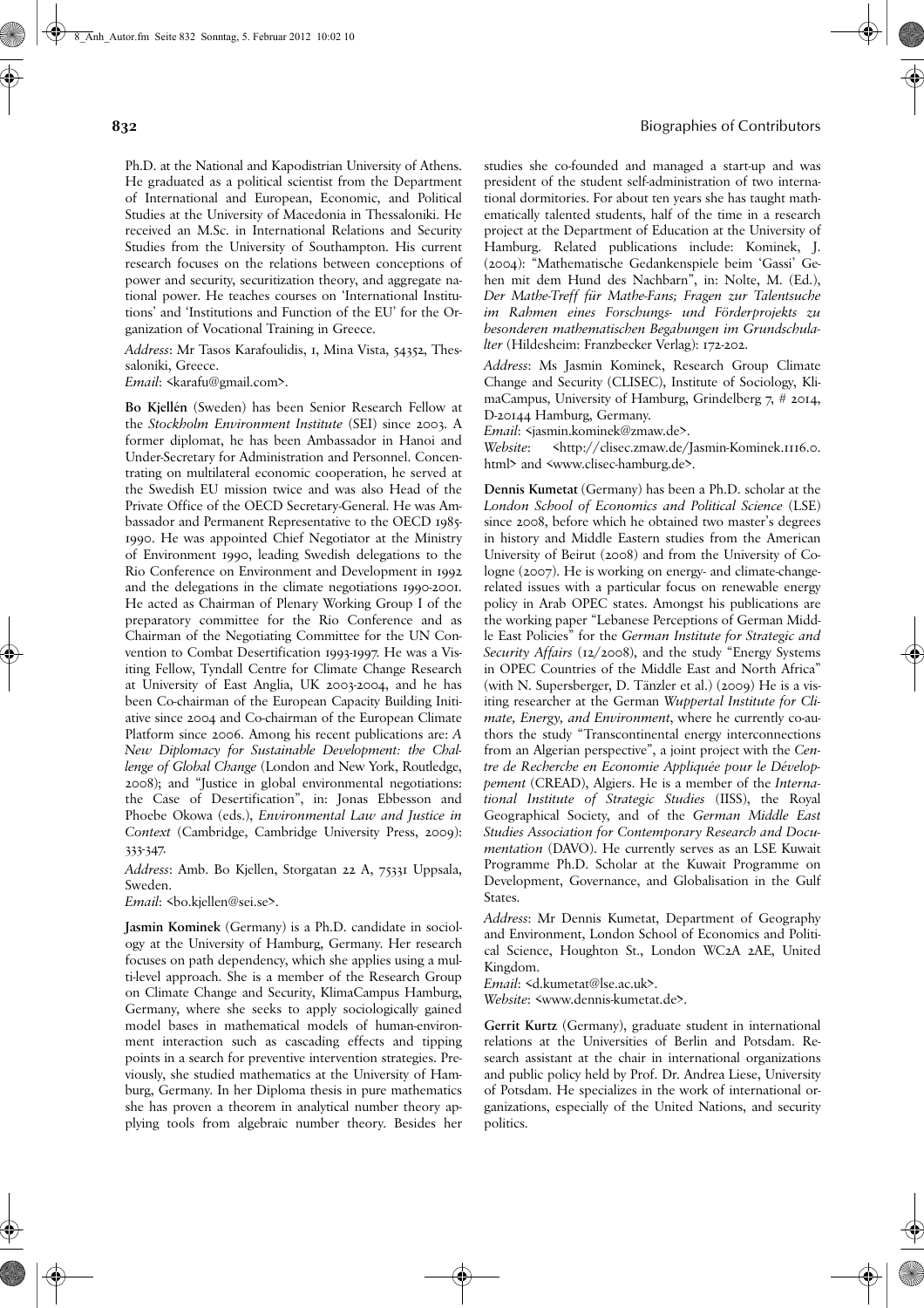*Address*: Mr Gerrit Kurtz, Universität Potsdam, Lehrstuhl für Internationale Organisationen und Politikfelder, Karl-Marx-Str. 67, 14482 Potsdam, Germany. *Email*: <gerrit.kurtz@uni-potsdam.de>.

**Eric F. Lambin** (Belgium) divides his time between the University of Louvain, Belgium, where he is professor in the Department of Geography, and Stanford University, where he occupies the Ishiyama Professorship in the School of Earth Sciences and at the Woods Institute for the Environment. He works on land change and human-environment interactions in different parts of the world. These projects combine remote sensing, socio-economic data, and spatial models. Currently, he focuses his research on land use transition, the impact of economic globalization on land change, and spatial epidemiology. He was Chair of the international scientific project *Land Use and Land Cover Change* (IGBP/IHDP LUCC) from 1999 to 2005. He is a Foreign Associate at the U.S. National Academy of Sciences and Fellow of the European and Belgian Academies of Sciences.

*Address*: Prof. Dr. Eric F. Lambin, Department of Geography, Bâtiment Mercator, University of Louvain, place L. Pasteur 3, B-1348 Louvain-la-Neuve, Belgium. *Email*: <Eric.Lambin@uclouvain.be>.

**Kalev Leetaru** (United States) is Coordinator of Information Technology and Research at the University of Illinois' Cline Center for Democracy, Senior Research Scientist for Content Analysis at the Institute for Computing in the Humanities, Arts, and Social Science, and a Center Affiliate of the National Center for Supercomputing Applications. His award-winning work centers on the application of high-performance computing to grand challenge problems using massive-scale document archives such as news and open sources intelligence. He wrote the only unclassified 30-year analysis of the complete public contents of the Western open source intelligence services, and his latest book, *Data Mining Methods for the Content Analyst: An Introduction to the Computational Analysis of Content*, is an introductory survey of the entire field of computational approaches to data analysis, and will be published by Routledge in autumn 2011. He holds three US patents and more than 50 University Invention Disclosures and has been an invited speaker, panellist, and discussant at venues including Harvard, Columbia, Stanford, UC Berkeley, and the Library of Congress, while his work has been profiled in venues as diverse as the *New York Times*, *Columbia Journalism Review*, MSNBC, *Que Leer*, *US News & World Report*, *Politico*, *Library Quarterly*, and the *American Council on Education's The Presidency*.

*Address*: Mr Kalev Leetaru, Coordinator of Information Technology and Research, Cline Center for Democracy, 2001 South First Street, Suite 207, Champaign, IL, 61820, USA.

*Email*: <leetaru@illinois.edu>.

*Web*: <br/> <http://www.illinois.edu/~leetaru/>.

**Peter Michael Link** (Germany) is a post-doctoral scientist at the *Research Group Climate Change and Security* (CLISEC) of the KlimaCampus Hamburg and at the Institute of Geography of the University of Hamburg, Germany. His main research interest is the numeric modelling of societal and economic impacts of climate change in different regions of the world. The current focus of his research is on the implications of changes in water availability in the Nile basin on societal stability. In his doctoral thesis he assessed the economic impacts of a shutdown of the Atlantic thermohaline circulation on the fisheries in the Barents Sea. He has also published on the ecological and economic consequences of agricultural land use changes in northern Germany. P. Michael Link holds a diploma in Geography from the Christian-Albrechts-University in Kiel, Germany and a B.A. in Environmental Sciences from the University of California in Berkeley.

*Address*: Dr. P. Michael Link, Research Group Climate Change and Security (CLISEC), Institute of Geography, KlimaCampus, University of Hamburg, Grindelberg 7, # 2014, D-20144 Hamburg, Germany *Email*: <michael.link@zmaw.de>.

*Website*: <www.clisec-hamburg.de>.

**Shuaib Lwasa** (Uganda) is a Lecturer, Department of Environmental Management, Makerere University. He is a geographer with over 12 years' experience of university teaching and research at Makerere University, Uganda. His work has focused on property rights, environmental management, livelihood systems, and vulnerability assessment in both rural and urban areas*.* He has led multi-disciplinary and interdisciplinary research teams on applied geospatial technologies in coupled social and environmental systems. He completed his tenure as a Regional Research Scientist with 'Urban Harvest' of CGIAR and project leader working on the linkages between poverty and environment in urban systems with a focus on innovative strategies to mediate the intertwined conditions. His recent publications have concentrated on adaptation of cities to climate change, land and property rights, vulnerability assessment, and the urbanization of poverty. He is currently associated with the UN-Habitat 'Cities in Climate Change Initiative' focusing on Kampala. He was the convener and scientific chair of Africa-GIS 2009 in Kampala, Uganda.

*Address*: Dr. Shuaib Lwasa, Department of Environmental Management, School of Forestry, Environmental and Geographical Sciences, College of Agricultural and Environmental Sciences, Makerere University, P.O Box 7062, Kampala, Uganda.

*Email*: <lwasa\_s@arts.mak.ac.ug> or <shuaiblwasa@gmail. com>.

*Website*: <www.staff.mak.ac.ug/~slwasa>.

**Achim Maas** (Germany) works as project manager at adelphi. His main areas of work are the interlinkages and between natural resources, violent conflict and peace on all levels of society. Within these areas, the security implications of climate change as well developing analytical frameworks and methods are core topics. Regionally, he has worked on the South Caucasus, several Asian regions, the Pacific Small Island States, and Latin America. Currently, he works primarily on the role of climate change for peace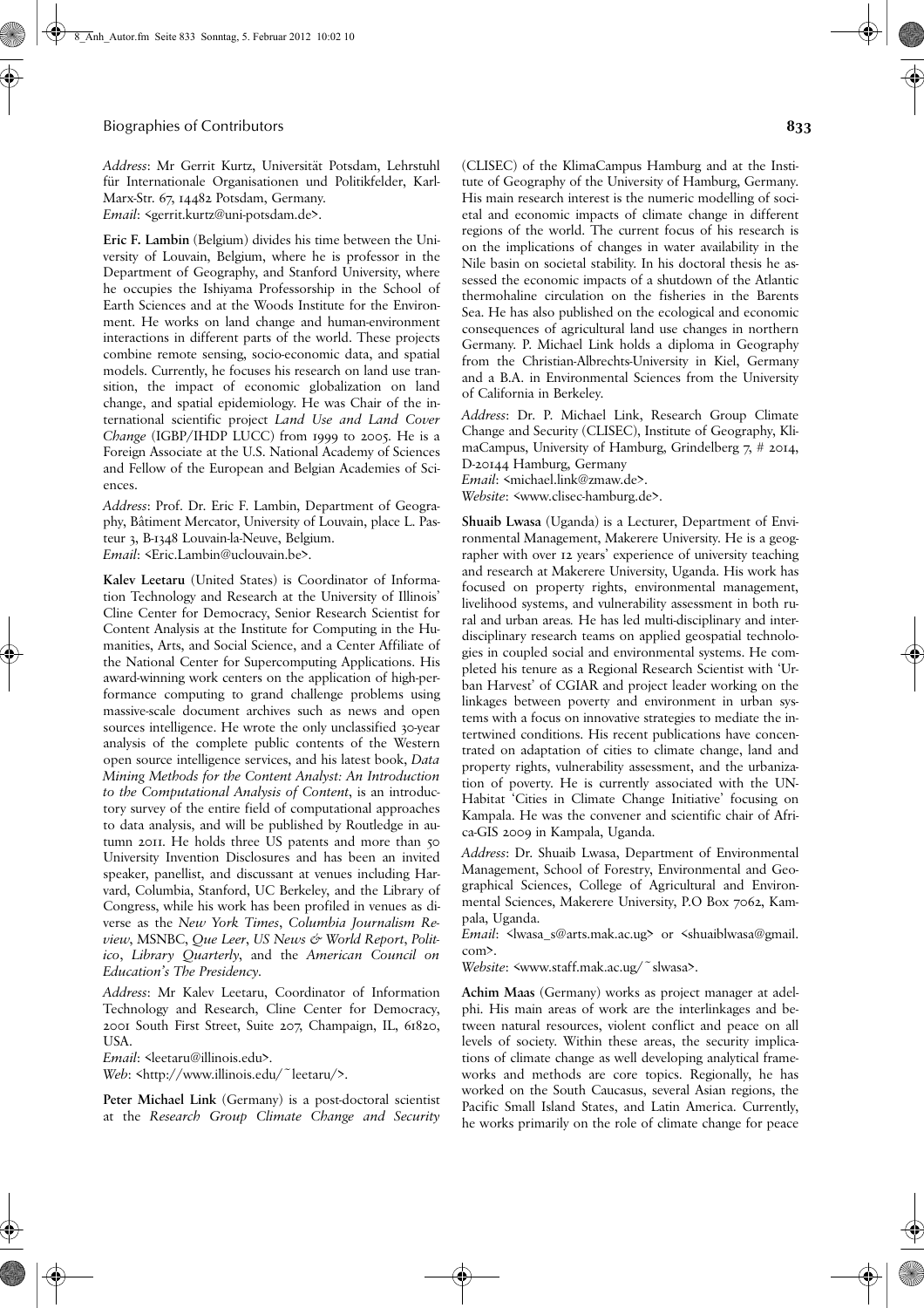and stability, early warning systems and indicators for environment-related conflicts and the consequences of deliberate environmental modification. He authored and co-authored several reports and papers on climate change and security, including (with Chad Briggs, Alexander Carius, Vicken Cheterian, Kerstin Fritzsche, Bernice Lee and Dennis Tänzler): *Shifting Bases, Shifting Perils. A Scoping Study on Security Implications of Climate Change in the OSCE Region* (Berlin: adelphi/Chatham House/CIMERA, 2010); "Climate Change, Adaptation and Peace" in *Wiley Interdisciplinary Review Climate Change* 1,5 (2010); and (with Irina Comardicea): "Contextual Instability: The Making and Unmaking of Environment" (paper presented at the Turku conference "Security in Futures - Security in Change" on 3– 4 June 2010). Beyond this, he is a member of the Environment, Conflict & Cooperation newsletter editorial staff.

*Address:* Achim Maas, adelphi, Caspar-Theyss-Straße 14a, 14193 Berlin (Germany). *Email:* <maas@adelphi.de>. *Website:* <www.adelphi.de>.

**Clemens Messerschmid** (Germany) is a hydrogeologist who graduated in applied geology from the RWTH, Aachen and is a Ph.D. candidate with the Universities of Göttingen and Freiburg. He has been working in the Palestinian territories since 1997 on well drilling and water supply with GTZ (1997-2000) and on groundwater modelling, recharge investigation, and management options with the *Palestinian Water Authority* (PWA), BGS, and the University of Newcastle (2001-2004). His Ph.D. research focuses on groundwater recharge in shared Palestinian-Israeli aquifers. Among his technical publications are: *Deep-seated aquicludes in a fractured carbonate environment, West Bank* (Prague: IAHS, 2003); *Conceptual recharge in Wadi Natuf* (Zacatecas, Mexico: IAHS, 2004); *The Israeli Separation Barrier and Palestinian Water Resources* (Amman: HWE, 2004). Currently a freelance consultant, he technically and strategically advises international and Palestinian water projects: PWA, *Negotiations Support Unit* (NSU), DED, ERM, Oxfam-GB, SIWI, and the World Bank. Among his hydropolitical publications and papers are: *Hegemony and Counter-Hegemony over Shared Aquifers* (London: LSE, 2007); *What price Cooperation?* (Amman: HWE, 2007); (co-author with M. Zeitoun; S. Attili, 2008): "Asymmetric Abstraction and Allocation: The Israeli-Palestinian Water Pumping Record" in: *Groundwater*, 47,1 (January-February): 146-160; *The silent stakeholder - The role of the public in the Palestinian water sector* (Ramallah: PALAST, 2009).

Address: Mr Clemens Messerschmid, PO-Box 38383, 91383 E-Jerusalem, Israel/Palestine.

*Email:* <clemensmesserschmid@yahoo.de>.

**Chris Methmann** (Germany) is a research associate and Ph.D. candidate at the Chair for International Politics at the University of Hamburg. His main areas of interest include global political economy and environmental change, poststructuralist approaches to international relations, and the link between environmental change, migration, and conflict. He is currently working on the mainstreaming of climate change in global politics. Most recent publication:

(2010): "Climate Protection as Empty Signifier: A Discourse Theoretical Perspective on Climate Mainstreaming in World Politics", in: *Millennium*, 39,2: 345-72.

*Address*: Mr Chris Methmann, Universität Hamburg, Institut für Politikwissenschaft (IPW, Allende-Platz 1, 20146 Hamburg, Germany.

*Email*: <chris.methmann@uni-hamburg.de>.

**Ruchi Mudaliar** (India) holds an MA in Psychology and is currently pursuing a Ph.D. on the topic "An Exploratory study of Human-Climate Interface and behavioural adaptation in Indian coastal cities". She has been working as a Senior Research Fellow with the *Indian Institute of Forest Management* (IIFM), Bhopal since 2009, mainly on projects such as "A behavioural study of climate stress and coping in coastal cities of India" and "Behavioural mapping of urban settlements towards changing climate". At the undergraduate level, she was awarded the Director's Medal (gold medal) for "overall best outgoing student" by the Institute for Excellence in Higher Education, Bhopal (2004), and she received an award of excellence for being the top PG student in MA Psychology (2007) from the Sarojini Naidu Govt. Girls' PG Autonomous College, Bhopal. She has presented papers at national and international conferences on climate change and behavioural issues.

*Address:* Ms Ruchi Mudaliar, P.O. Box 357, Nehru Nagar, Bhopal, 462003, India.

*Email:* <mudaliar.ruchi@rediffmail.com>.

**Paul Isolo Mukwaya** (Uganda) is a part-time Lecturer, Department of Geography, Geo-informatics and Climatic Sciences, Makerere University. He is currently finishing his Ph.D. studies at the same university. He completed his Master of Philosophy degree in social change specializing in geography from the *Norwegian University of Science and Technology* [NTNU]. He also holds a Bachelor of Arts degree in geography from Makerere University, Kampala, Uganda. He has been consultant to UNHabitat, UNDP, and IFPRI. He has research interests in climate change and human security, urban systems analysis, transport planning, and institutional analysis.

*Address*: Mr Paul Isolo Mukwaya, Department of Geography, Geo-informatics and Climatic Sciences, School of Environmental and Geographical Sciences, Makerere University, P.O. Box 7062 Kampala, Uganda.

*Email*: <pmukwaya@gmail.com< or <mukwaya@arts.mak. ac.ug>.

*Website*: <www.mak.ac.ug/geography> and <http://paulmukwaya.freeiz.com>.

**Syed Mansoob Murshed** (Bangladesh/The Netherlands/ UK) is Professor of the Economics of Conflict and Peace at the *Institute of Social Studies* (ISS) in the Netherlands and is also Professor of International Economics at Birmingham Business School, University of Birmingham, UK. He was the first holder of the rotating Prince Claus Chair in Development and Equity in 2003. He was a Research Fellow at UNU/WIDER in Helsinki where he ran projects on "Globalization and Vulnerable Economies" and "Why Some Countries Avoid Conflict, While Others Fail". He is the au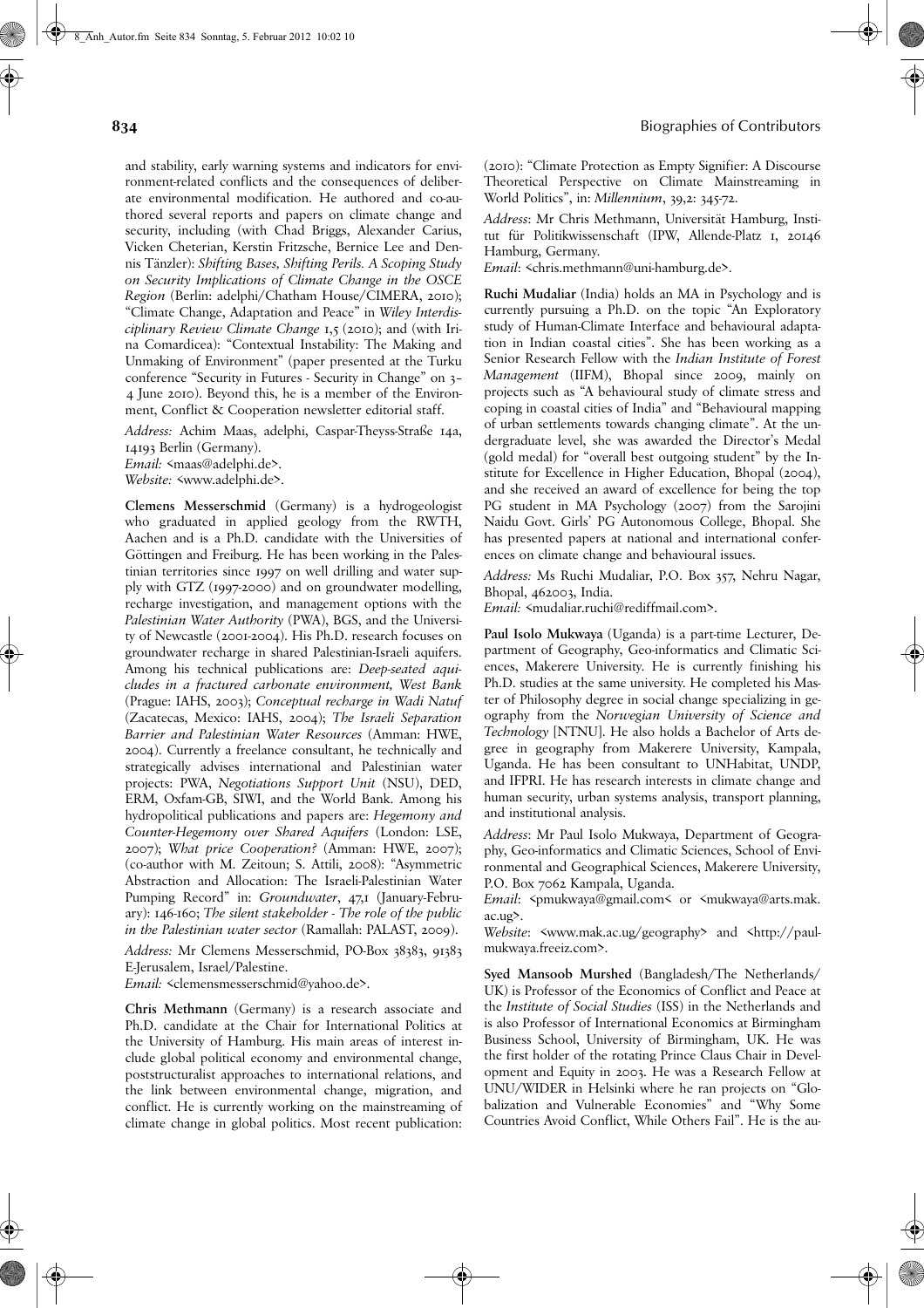thor of six books and over 100 book chapters and journal articles. His latest book published in 2010 is *Explaining Civil War* (Cheltenham – Northampton: Edward Elgar). He is on the editorial boards of *Peace Economics*, *Peace Science and Public Policy* (PEPS), and *Civil Wars*. His research interests are the economics of conflict, resource abundance, aid conditionality, political economy, macroeconomics, and international economics.

*Addres*s: Prof. Dr. Syed Mansoob Murshed, Institute of Social Studies (ISS), Kortenaerkade 12, 2518 AX, The Hague, The Netherlands; and The Birmingham Business School, University of Birmingham, Edgbaston, Birmingham B15 2TT, United Kingdom.

*Email*: <murshed@iss.nl>.

**Peter F. Nardulli** (United States) is Professor of Political Science and Law at the University of Illinois at Urbana-Champaign, the founding Director of the Cline Center for Democracy, and the editor of a book series with the University of Illinois Press: Democracy, Free Enterprise and the Rule of Law. He has been on the faculty at UIUC since 1974 and served as department head in Political Science from 1992 until 2006. He is the author of six books on various aspects of the legal process and empirical democratic theory. He has authored a number of articles in journals such as the *American Political Science Review, Public Choice, Political Communication, Political Behavior*, and a number of law reviews. He is currently directing a global study on the *Societal Infrastructures and Development Project* (SID). SID uses a number of technologically advanced, innovative methodologies to examine the impact of political, legal, and economic institutions on a wide range of societal development indicators (economic growth, human rights, societal stability, environmental quality, educational attainment etc.). Current projects involve using data from the SID project's *Social, Political and Economic Event Database* (SPEED) project to examine the impact on civil unrest of such things as climate change, natural resources, socio-cultural animosities, and political institutions.

*Address*: Prof. Dr. Peter F. Nardulli, Cline Center for Democracy, 2001 S. First St., Suite 207, Champaign, IL 61820, USA.

*Email*: <nardulli@ad.uiuc.edu>.

*Website*: <www.clinecenter.uiuc.edu>.

**Beth Njeri Njiru** (Kenya) is a tutorial fellow and a researcher at Kenyatta University, School of Environmental Studies in Nairobi, Kenya. She is a graduate of the University of Nairobi (undergraduate degree in education, geography, and mathematics; postgraduate degree in population studies). Her postgraduate training involved research methods and writing of research projects. She is a Ph.D. student at Kenyatta University working on a study entitled "Adapting to Environmental Changes Among the Maasai Pastoralists of Kajiado County, Kenya". She has attended various national and international courses on research and actively participated in workshops and conferences. Her research focuses on climate change issues in arid and semiarid areas of Kenya.

*Address:* Ms Beth Njeri Njiru, Kenyatta University, Environmental Education, P.O. Box 43844-00100, Nairobi, Kenya. *Email*: <br />bettyniiru2002@yahoo.com>.

**Angela Oels** (Germany) is a post-doctoral researcher in the Cluster of Excellence on *Integrated Climate System Analysis and Prediction* (CliSAP) at the University of Hamburg (funded by the German Research Council). She is completing a two-year project on "The Securitization of Climate Change in Science and Politics: The Example of Climate-Change-Induced Migration" in late 2011. She obtained a Ph.D. in Environmental Sciences from the University of East Anglia, Norwich (UK). For her Ph.D. she evaluated two deliberative inclusionary Local Agenda 21 processes in Germany and the UK over a two-year period. She worked as Assistant Professor in International Relations at the University of Hamburg from 2002-2009, teaching introduction to political science, theories of international relations, globalization and global governance, migration, securitization and poststructuralism, etc. Her current research focuses on the discursive construction of 'climate refugees' as a security issue in politics, science, and media. She has contributed book chapters on climate change as a security issue and has a forthcoming article in *GEOFORUM* on the changing risk constructions of climate change from 1985-2010.

*Address:* Dr. Angela Oels, Schrammsweg 33, 20249 Hamburg, Germany.

*Email:* <mail@angelaoels.de>. *Website:* <www.angelaoels.de>.

**Úrsula Oswald Spring** (Mexico), full time Professor/Researcher at the *National University of Mexico* (UNAM) in the *Regional Multidisciplinary Research Center* (CRIM), national coordinator of water research for the *National Council of Science and Technology* (RETAC-CONACYT), and first Chair on Social Vulnerability at the *United National University Institute for Environment and Human Security*(UNU-EHS). She was the founding Secretary-General of El Colegio de Tlaxcala; General Attorney of Ecology in the State of Morelos (1992-1994) and National Delegate of the Federal General Attorney of Environment from 1994-1995. As Minister of Ecological Development in the State of Morelos (1994-1998) she initiated the plantation of 30 million trees, promoted environmental education from childhood on, and managed the production of drinking water for the whole population with a reduction of 65% in infant mortality due to water-borne illnesses. Between 1998 and 2000, she was President of the *International Peace Research Association* (IPRA), and later General Secretary of the Latin-American Council for Peace Research (2002- 2006). Úrsula Oswald Spring studied medicine, clinical psychology, anthropology, ecology, and classical and modern languages, and obtained her Ph.D. from the University of Zürich (1978) and the post-doctorate from Mexico. For her scientific work she received the Price Sor Juana Inés de la Cruz (2005), the Environmental Merit in Tlaxcala, Mexico (2005, 2006), and the UN Development Prize. She was recognized as Women Academic in UNAM (1990 and 2000); and Women of the Year (2000). She works on non-violence and sustainable agriculture with groups of peasants and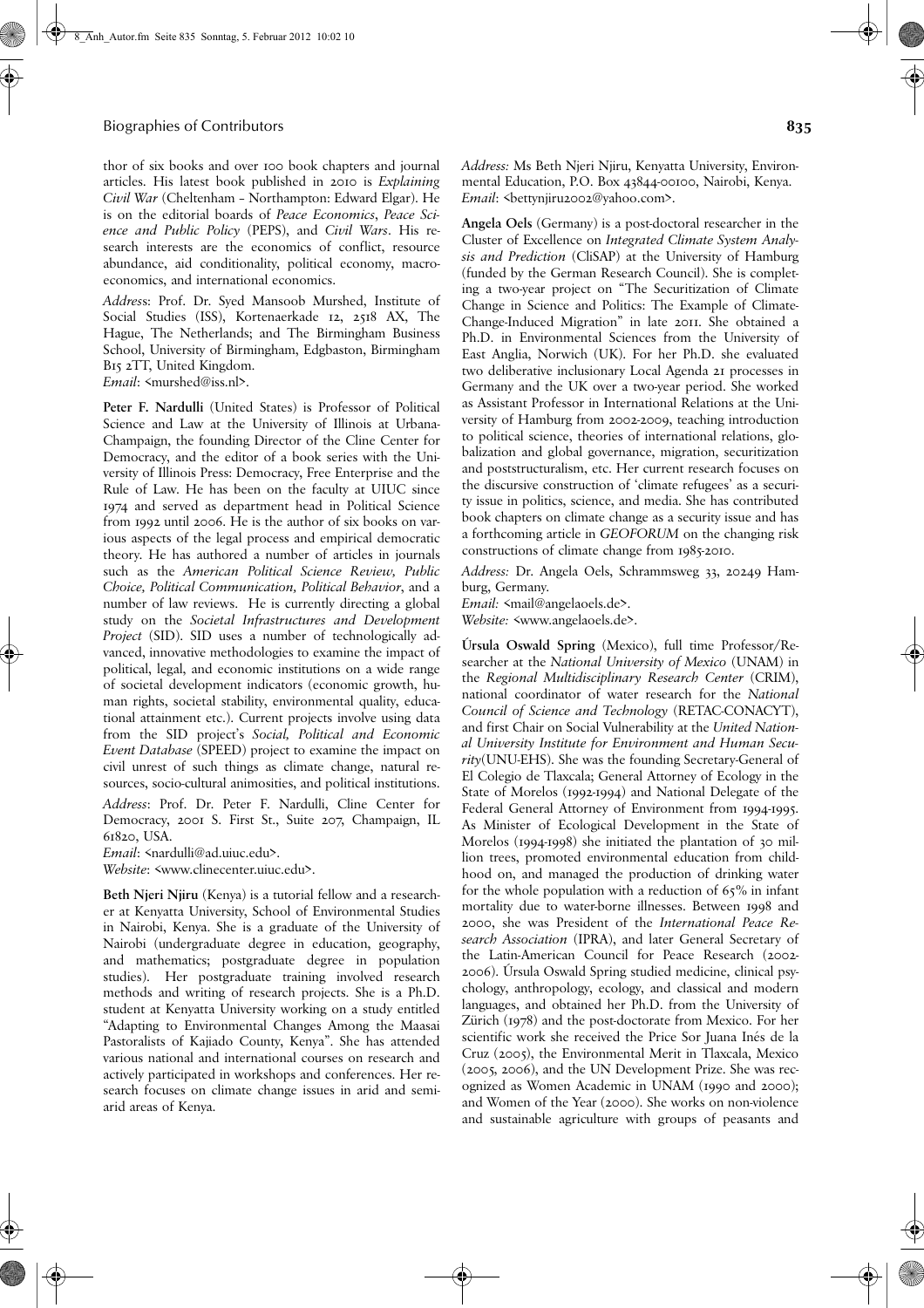women and is President of the Advisory Council of the Peasant University. She has published 46 books and more than 328 scientific articles and book chapters on sustainability, water, gender, development, poverty, drug consumption, brain damage due to under-nourishment, peasantry, social vulnerability, genetic modified organisms, bioethics, and human, gender, and environmental security (HUGE), peace and conflict resolution, democracy, and conflict negotiation.

*Address*: Dr. Úrsula Oswald Spring, CRIM-UNAM, Av. Universidad s/n, Circuito 2, Col. Chamilpa, Cuernavaca, CP 62210, Mor., Mexico.

*Email*: <uoswald@gmail.com>.

*Website*: <http://www.afes-press.de/html/download\_oswald. html>.

**Felix Ries** (Germany) studied social anthropology, the socio-economics of rural development, and media science (MA, University of Göttingen) with a focus on the relationship between society and the environment. The interface between anthropogenic climate change and conflict is of particular interest and his MA thesis examined conflicts arising from a climate-related afforestation project. After graduating he worked for leading development agencies in the areas of adaptation to climate change and the interface between global warming and insecurity. He is currently working on a project to support the capacities of Pacific Island countries to adapt to the adverse effects of climate change in the area of land-based natural resources and to *reduce emissions from deforestation and forest degradation* (REDD). He is currently based in Fiji.

*Address*: Mr Felix Ries, Lortzingstr. 38, 28209 Bremen, Germany.

*Email*: <felixries@web.de>.

**Parul Rishi (India)** holds a Ph.D. in Psychology and has worked as an Assistant Professor in the Faculty of Human Resource Management at the *Indian Institute of Forest Management* (IIFM), Bhopal for the last 17 years. She is a prolific writer and has published about 65 papers in different international and national journals and volumes. She is the recipient of several awards such as the Witkin Okonji Award (2008) of the Jacobs Foundation, Germany, a *Canadian International Development Agency* (CIDA) fellowship, an ITTO fellowship (2004), the ARTS fellowship of the International Association of Applied Psychology at Xi'an, China, the Young Scientist Award of the Indian Science Congress. She was also awarded the Dr. Hari Singh Gaur Award in the year 2009 for excellence in management teaching under the  $3<sup>rd</sup>$  IES National Teachers' Awards. She has visited the USA, Canada, South Africa, Norway, Germany, and China on various academic visits. Currently she is engaged in teaching, training, research, and consulting assignments focusing primarily on behavioural perspectives of forest and environmental issues, stress management and personality development, and environmental leadership, and her recent research focuses on the behavioural mapping of climate change in India. She has edited: *Environmental Issues: Behavioural Insights* (Jaipur: Rawat Publications, 2009), and she contributed 7 chapters on environment issues.

*Address:* Dr. Parul Rishi, P.O. Box - 357, Nehru Nagar, Bhopal - 462003, India.

*Email*:<parul@iifm.ac.in> and <rishiparul@rediffmail.com>. *Website:* <www.iifm.ac.in>.

**Tore Rørbæk** (Denmark) holds a B.Sc. and an M.Sc. in Political Science from the University of Copenhagen. He has been a Lecturer in International Politics at the Royal Danish Defence College and an Instructor in International Relations Theory at the University of Copenhagen. He specializes in Sociology of Science approaches to the academic field of international relations and the visual dimension of international politics.

*Address:* Me. Tore Rørbæk, University of Copenhagen. Institute for Political Science. Øster Farimagsgade 5, 1353 København K, Denmark.

*Email:* <zpr764@alumni.ku.dk>.

**Delf Rothe** (Germany) is a doctoral student writing his dissertation at the University of Hamburg. He is also a research assistant to Prof. Annette Jünemann at the Helmut Schmidt University, Hamburg. He obtained a master's degree in political science from the University of Hamburg in 2008. In his master's thesis he studied the growing role of adaptation policies in the international climate regime from post-structuralist and constructivist perspectives. Since April 2009 he has received a Ph.D. scholarship from the Heinrich Böll Foundation in Germany. His main research interests are securitization theory, international climate governance, and interpretive approaches in international relations. His Ph.D. thesis focuses on how the securitization of climate discourses transforms climate politics at the international, regional, and national levels. He has published on adaptation policies in the climate regime in the journal *Intergenerational Justice Review* (3/2009), and on risk management approaches in climate governance in *International Relations* (forthcoming).

*Address:* Mr Delf Rothe, Helmut Schmidt University, Institute of International Relations, Holstenhofweg 85, 22043 Hamburg.

*Email:* <drothe@hsu-hh.de>.

*Website:* <http://www.hsu-hh.de/juenemann/index\_7C EvadwjsoJ8Kpa1. html>.

**Jayant K. Routray** (India) is Professor of Regional and Rural Development Planning, and Coordinator of the Disaster Preparedness, Mitigation, and Management interdisciplinary academic programme at the Asian Institute of Technology, Bangkok. He has an academic background in geography and regional planning and has been engaged in teaching, research, and outreach activities over the last 30 years, with varied interests in rural-regional development planning, disaster risk reduction and management, climatechange-induced adaptation, and sustainable development. Among his major publications are: (with M. Mustafa Saroar, 2010): "Adaptation in situ or retreat? A multivariate approach to explore the factors that guide the people's preference against the impacts of sea level rise in coastal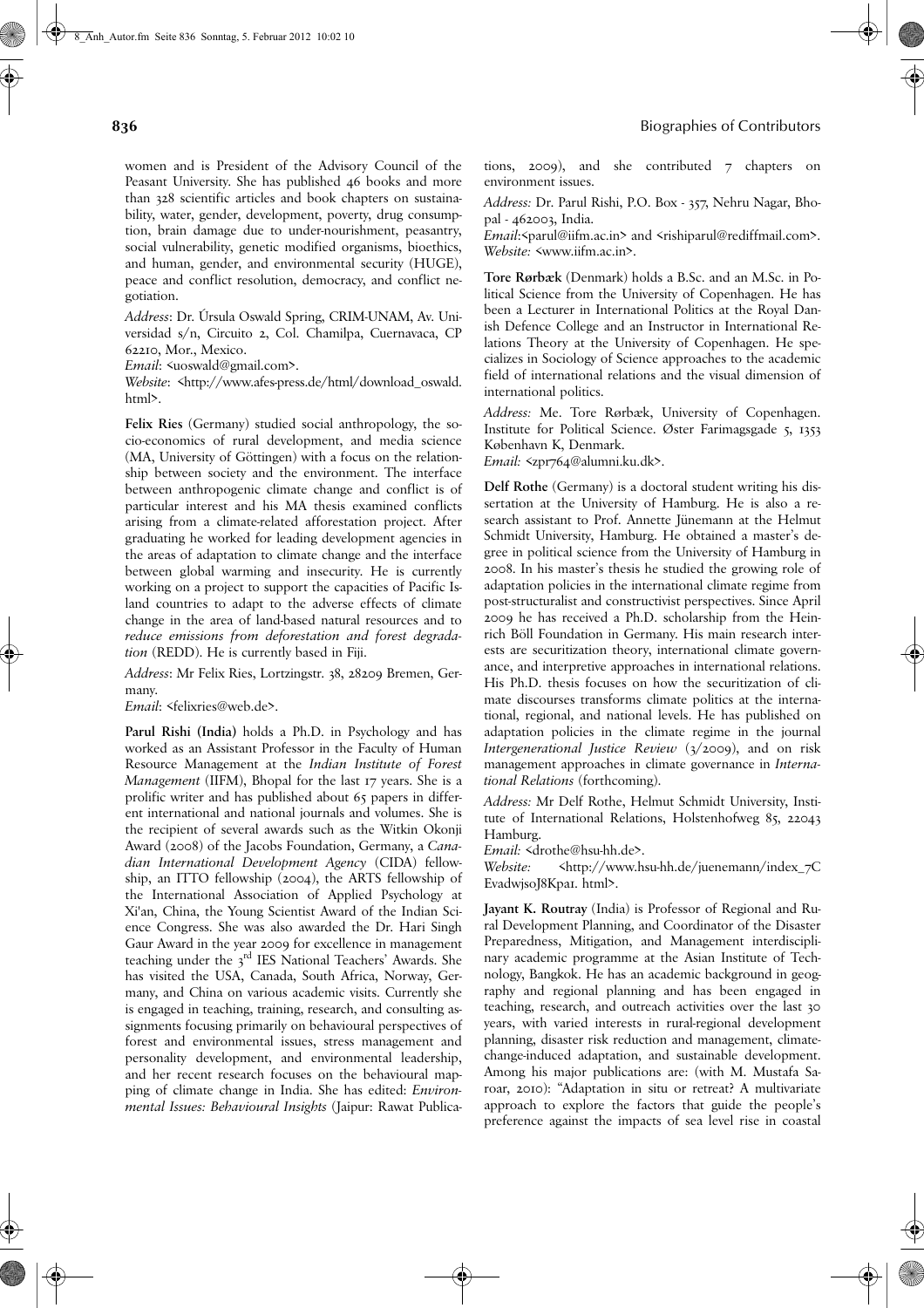Bangladesh", in: *Local Environment*, 15,7: 663-686; (with M. Mustafa Saroar, 2010): "In situ adaptation against sea level rise (SLR) in Bangladesh: does awareness matter?", in: *International Journal of Climate Change Strategies and Management*, 2,3: 321-345.

*Address*: Prof. Dr. Jayant K. Routray, Regional and Rural Development Planning, School of Environment, Resources and Development (SERD), Asian Institute of Technology (AIT), Pathum Thani 12120, Bangkok, Thailand. *Email*: <routray@ait.ac.th>.

**Pedram Rowhani** (Luxembourg/UK) joined the University of Sussex in the UK as a Lecturer in Geography in 2011. His research interests focus on the complex interactions between climate, ecosystems, and human society within the Earth system. In his Ph.D., which he received in 2008 from the University of Louvain, Belgium, he analysed the interannual variability in terrestrial ecosystems and its consequences for biodiversity and human health using remote sensing and GIS and a variety of statistical tools. As a World Bank consultant, he spent the following two years at the Global Land and Water Laboratory at McGill University, Canada, studying climate-crop interactions using climate and crop models. Currently, he continues working on the complex human-climate-ecosystems interactions and focuses his research on the environmental and societal impacts of extreme weather events.

*Address*: Dr. Pedram Rowhani, Department of Geography. Chichester 1, University of Sussex, Brighton BN1 9QJ, United Kingdom.

*Email*: < P.Rowhani@sussex.ac.uk>.

**Sujan Saha** (Bangladesh/Denmark) is an independent researcher and consultant. He holds an M.Sc. from the Norwegian University of Science and Technology, Trondheim, Norway. He was awarded the Erasmus Mundus Scholarship for Applied Ethics by the European Commission. He has worked with many European and Scandinavian institutes and NGOs. His current research interests are in the human dimension of climate change, particularly in cooperative social responsibility, climate adaptation, human rights, and migration and security issues. He has also participated and presented papers in various international conferences and workshops. Currently, he works with ActionAid, Denmark as a 'Sustainability Educator'. He is also involved with the Earth Charter Initiative in its youth chapter.

*Address:* Mr Sujan Saha, Randersgade 63, 5 TH, 2100 København Ø, Denmark.

*Email:* <sujan.csr@gmail.com>.

*Website:* <http://www.ms.dk/sw13950.asp> & *<*http://www. earthcharterinaction.org/content/>.

**Md. Mustafa Saroar** (Bangladesh) is Associate Professor of Urban and Rural Planning Discipline at Khulna University in Bangladesh. He obtained his Ph.D. in climate adaptation from the *Asian Institute of Technology* (AIT) in Bangkok, Thailand as a Norwegian Government Scholar. He completed his Master's in regional development planning at the Technical University of Dortmund, Germany as a DAAD (*German Academic Exchange*) scholar. He is a bachelor in

Urban and Rural Planning. He also has a *Master of Business Administration* (MBA) degree. His research interests include climate adaptation, wetland management, disaster management, and urban environmental management. He has more than 10 publications in refereed journals and conference proceedings. Among his major (recent) publications are (with Jayant K. Routray, 2010): "Adaptation in situ or retreat? A multivariate approach to explore the factors that guide the people's preference against the impacts of sea level rise in coastal Bangladesh", in: *Local Environment*, 15,7: 663-686; (with Jayant K. Routray, 2010): "In situ adaptation against sea level rise (SLR) in Bangladesh: does awareness matter?", in: *International Journal of Climate Change Strategies and Management*, 2,3: 321-345.

*Address*: Dr. Mustafa Saroar, Regional and Rural Development Planning, School of Environment, Resources and Development (SERD), Asian Institute of Technology (AIT), Pathum Thani 12120, Bangkok, Thailand.

*Email*: <st105227@ait.ac.th> and <saroar.mustafa@yahoo. com>.

**Jürgen Scheffran** (Germany) is Professor at the Institute for Geography and head of the Research Group *Climate Change and Security* (CLISEC) in the KlimaCampus Excellence Cluster of the University of Hamburg, Germany. Until summer 2009 he held faculty positions at the Departments of Political Science and Atmospheric Sciences at the *University of Illinois at Urbana-Champaign* (UIUC) where he also was a researcher in the Program in Arms Control, Disarmament and International Security, and the Center for Advanced BioEnergy Research. After his Ph.D. in physics at Marburg University he worked at the Technical University of Darmstadt, the Potsdam Institute for Climate Impact Research, and as Visiting Professor at the University of Paris (Sorbonne). His research and teaching interests include: energy security, climate change, and sustainable development; human-environment interaction and complex systems analysis; technology assessment, conflict analysis, and international security. He has served as consultant to the United Nations, the Technology Assessment Bureau of the German Parliament, and the Federal Environmental Agency, and he was part of the German delegation to the climate negotiations in New Delhi in 2002 (COP-8). Besides CLISEC, recent projects include, the ConflictSpace project, the Renewable Energy Initiative and related projects funded by the US Department of Energy, the Energy Biosciences Institute and the Environmental Council at UIUC. He has published numerous journal and book articles, is co-editor of *Global Responsibility* and *Wissenschaft und Frieden*, and has edited a special issue of the journal *Complexity*. Recent books include: (co-ed. with Khanna, M., Zilberman, D.): *Handbook of Bioenergy Economics and Policy* (Heidelberg-Berlin: Springer, 2010); (co-ed. with Blaschek, H., Ezeji, T.): *Biofuels from Agricultural Wastes and Byproducts* (Ames, Iowa: Wiley/Blackwell, 2010); (coed. with Mascia, P.N., Widholm, J.): *Plant Biotechnology for Sustainable Production of Energy and Co-Products* (Heidelberg et al: Springer: 2010); (co-ed. with Kropp, J.): *Advanced Methods for Decision Making and Risk Management in Sustainability Science* (New York: Nova Science,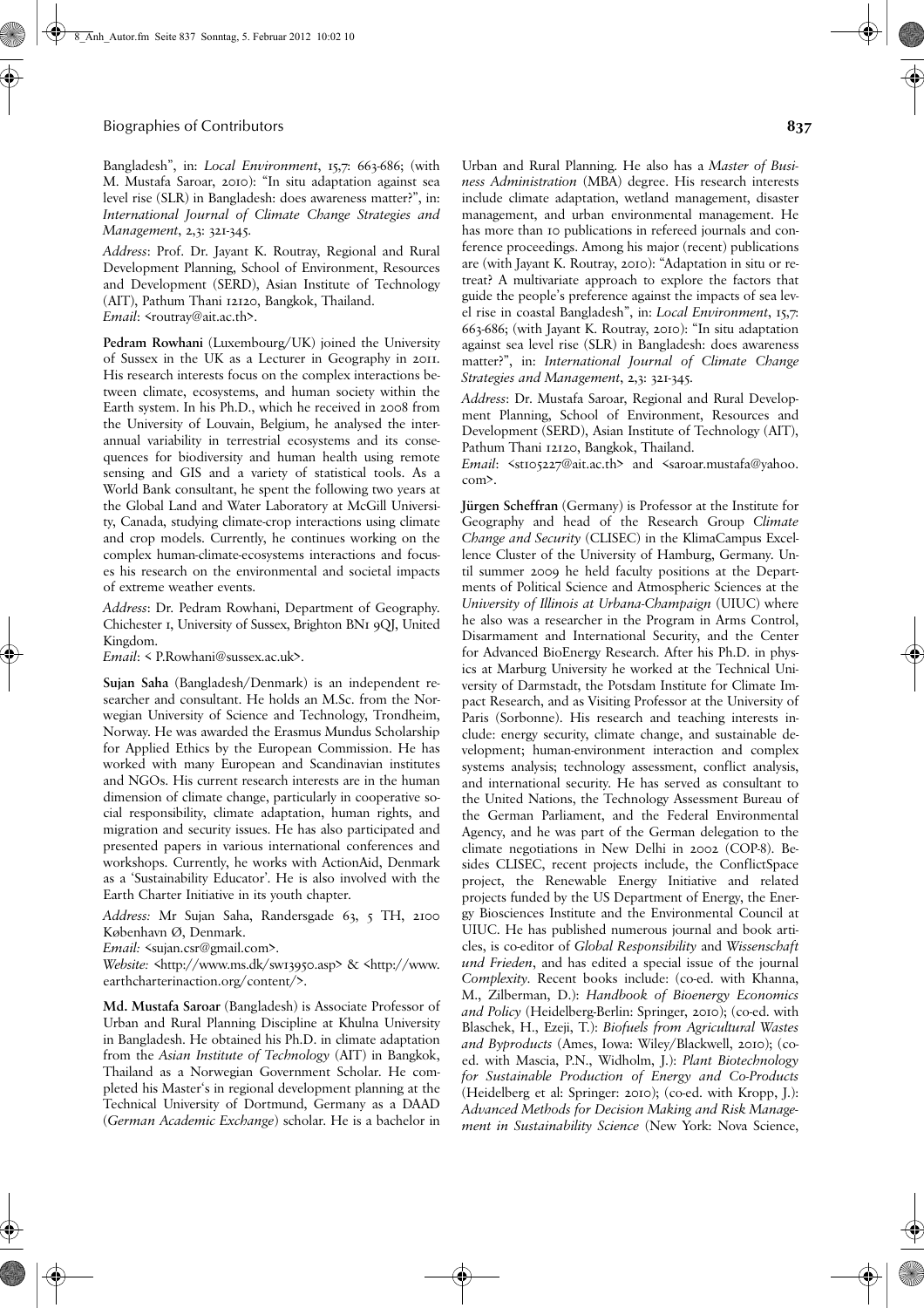2007); (co-ed. with Billari, F., Fent, T., Prskawetz, A.): *Agent-Based Computational Modelling in Demography, Economic and Environmental Sciences* (Heidelberg-Berlin: Springer/Physica, 2006).

*Address*: Prof. Dr. Jürgen Scheffran, Research Group Climate Change and Security (CLISEC), Institute of Geography, KlimaCampus, University of Hamburg, Grindelberg 7, # 2015, D-20144 Hamburg, Germany.

*Email*: <iuergen.scheffran@zmaw.de>.

*Web*: <http://www.clisec-hamburg.de; http://www.unihamburg.de/geographie/personal/professoren/scheffran/ index.html>.

**Janpeter Schilling** (Germany) is a research associate and doctoral student in the research group *Climate Change and Security* (CLISEC) at the Institute for Geography of the University of Hamburg, Germany. He is a member of the *School of Integrated Climate System Sciences* (SICSS) at the KlimaCampus in Hamburg. His main research interests are the linkages between climate change and conflict as well as vulnerability and adaptation to climate change, particularly in Africa. In his doctoral thesis he focuses on the implications of climate change for pastoral conflicts in northern Kenya. He has published on climate change and conflict in general and especially in northern Africa. He holds a diploma degree in geography from the University of Hamburg.

*Address*: Mr Janpeter Schilling, Research Group Climate Change and Security (CLISEC), Institute of Geography, KlimaCampus, University of Hamburg, Grindelberg 7, # 2014, D-20144 Hamburg, Germany.

*Email*: <Janpeter.Schilling@zmaw.de>.

*Website*: <www.clisec-hamburg.de>.

**Hannington Sengendo** (Uganda) is an Associate Professor in the Department of Architecture and Physical Planning, Makerere University. He is an Urban Planner, Housing, and Environmental Management Consultant. He holds a Ph.D. in urban housing and planning with over 25 years' practical working experience in teaching, research and field studies, housing policies, environmental management, gender issues etc. He has held many senior positions, including Head of the Department of Geography and Dean of the Faculty of Arts, Makerere University, among others.

*Address*: Prof. Dr. Hannington Sengendo, Department of Architecture and Physical Planning, College of Engineering, Design, Art and Technology, Makerere University, P.O. Box 7062 Kampala, Uganda.

*Email*: <hsengendo@arts.mak.ac.ug>.

**Dan Smith** (UK) is the Secretary-General of International Alert and Chairman of the UN Peacebuilding Fund's Advisory Group. He began research on issues of peace and conflict in the 1970s and was the co-author of one of the early outputs in what came to be Myriad's *State of* … series of atlases, *The War Atlas*, co-authored with Michael Kidron in 1983. He is a prolific author with a publications list including 16 books as author, co-author, editor, or co-editor, and over 100 articles and chapters in scholarly journals and books. This includes successive editions of *The State of the* *World Atlas* (latest edition 2008) and *The State of the Middle East*. Among writings for a specialist readership, he was the author in 2003 of the overview report of the Joint Utstein Study of Peacebuilding: *Towards a Strategic Framework for Peacebuilding* – and co-authored the pioneering report: *A Climate of Conflict* (2007) on the links between climate change, peace, and war. He blogs on international politics at <www.dansmithsblog.com>. His previous positions include Director of the International Peace Research Institute, Oslo (1993-2001) and Director of the Transnational Institute, Amsterdam (1991-1993). Fellowships include the Norwegian Nobel Institute (2001) and the Hellenic Foundation for Foreign and European Policy (2003). Honorary positions include Chairman of the Institute for War & Peace Reporting (1992-2006). He was awarded the OBE in 2002.

*Address*: Mr Dan Smith, 346 Clapham Road, London, SW9 9AP, United Kingdom.

*Email*: <dansmith@international-alert.org>. *Website*: <www.international-alert.org>.

**Todd G. Smith** (United States) is a Ph.D. student at the LBJ School of Public Affairs, Austin, Texas. He previously worked with *Médicins Sans Frontières* in Ethiopia and China, and with Impumelelo Innovations Award Trust in South Africa, where he was the primary author of the tenth volume in Impumelelo's Series of Best Practice, which focused on environmental programmes. He holds a JD from Emory University and an MA in public affairs from the LBJ School.

*Address:* Mr Todd G. Smith, PO Box Y, LBJ School of Public Affairs, University of Texas-Austin, Austin, TX 78713, USA.

*Email:* <tgsmitty@gmail.com>.

**Andy Spiess** (Germany) is the founder president of the *Gulf Cooperation Council* (GCC) *Network for Drylands Research and Development* (NDRD), a regional scientific organization with the core objective of establishing a science-policy interface to increase response capacity and mitigate environmental change in the Arab Gulf states. Besides this honorary position, her research in pursuit of a cumulative habilitation is in analyzing the state of human security in the GCC member states (Bahrain, Kuwait, Oman, Qatar, Saudi Arabia, and United Arab Emirates) from multiple perspectives and in particular on the future implications of the environment-security nexus. This transdisciplinary approach is based on the hypothesis that declining ecosystem services will act as a driver of social destabilization and already prevailing threats to security will be further amplified. While currently concentrating on her first monograph evaluating the concept of tourism development through the lens of human security in Saudi Arabia, she has authored several scholarly articles, has a long record of voluntary academic service, and serves as a reviewer in several peer-reviewed journals.

*Address*: Dr. Andy Spiess, GCC Network for Drylands Research and Development (NDRD), Riyadh 11461, Saudi Arabia.

*Email:* <a.spiess@ndrd.org>. *Website:* <www.ndrd.org>.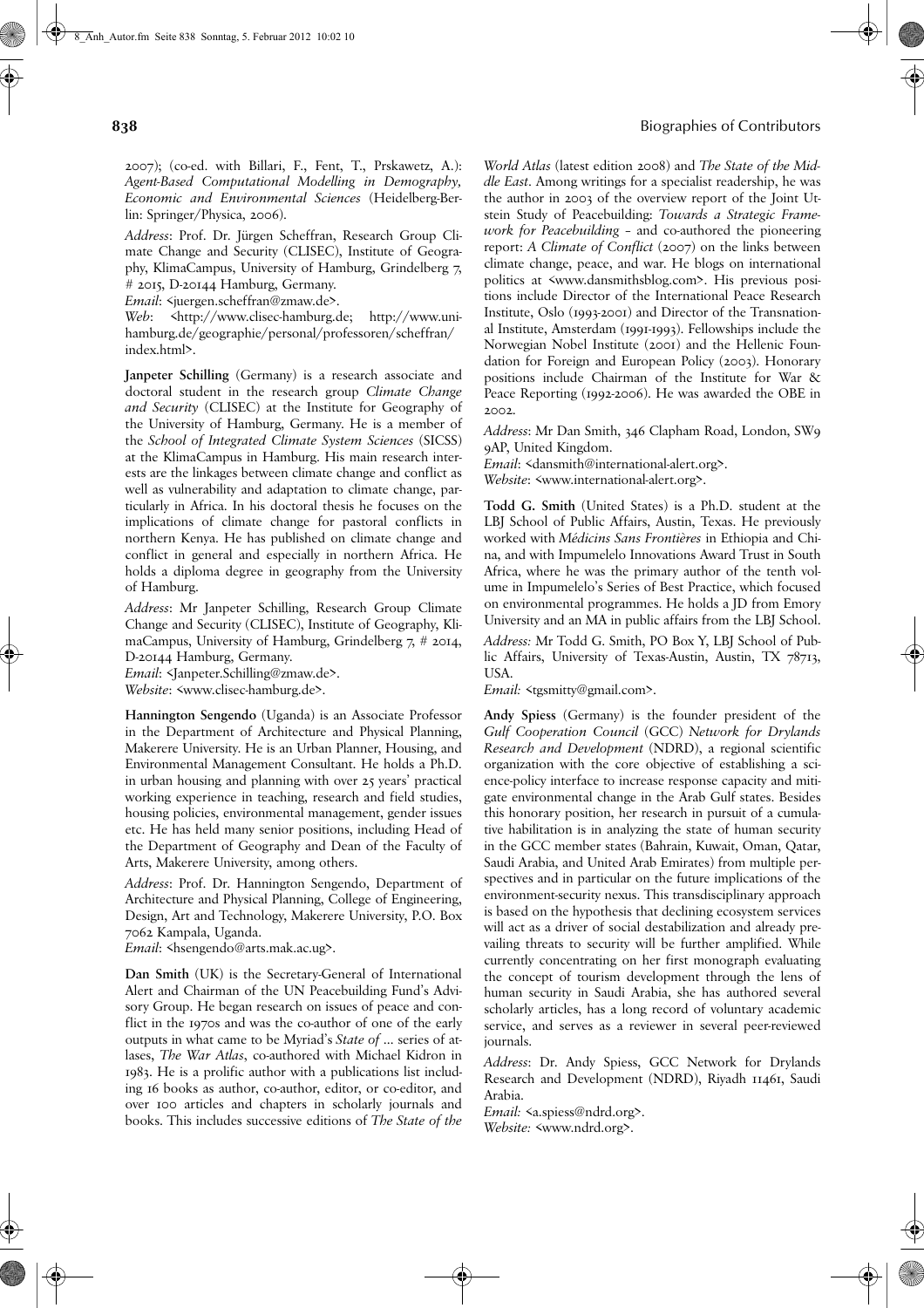**Shawn M. Strange** (United States) holds an MS in Community and Regional Planning from the University of Texas at Austin. His focus is on sustainable development in transitioning economies and the integration of informal economies into rapidly urbanizing regions. He is currently manager of the *Sustainability Education and Economic Development* (SEED) Center, an initiative of the *American Association of Community Colleges* (AACC) which provides strategic guidance and detailed resources for community colleges to dramatically ramp-up their programmes to educate America's 21<sup>st</sup> century workforce.

*Address:* Mr Shawn M. Strange, PO Box Y, LBJ School of Public Affairs, University of Texas-Austin, Austin, TX 78713, USA.

*Email:* <shawn.strange@gmail.com>.

**Mohammad Zulfan Tadjoeddin** (Indonesia): Ph.D., Lecturer in Development Studies at the University of Western Sydney. He has held visiting research posts at Queen Elizabeth House, University of Oxford and at the *International Institute of Social Studies* (ISS), The Netherlands. His publications have appeared in: *Economics of Peace and Security Journal*, *European Journal of East Asian Studies*, *Journal of the Asia Pacific Economy*, *Journal of Development Studies*, *Journal of East Asian Studies*, *Journal of International Development*, *Journal of Peace Research* (JPR), and *Oxford Development Studies*. His article was selected as the runner-up for the *JPR Article of the Year Award* 2007. He was awarded the *Best Indonesian Young Researcher* <sup>2003</sup> *Award* (in social sciences) by the *Indonesian Institute for Sciences* (LIPI) and has received scholarships from the governments of Australia, the Netherlands, Indonesia, and the United States.

*Address*: Dr. Mohammad Zulfan Tadjoeddin, School of Social Sciences, University of Western Sydney, Locked Bag 1797, Penrith, NSW 2751, Australia.. *Email*: <z.tadjoeddin@uws.edu.au>.

**Dennis Tänzler** (Germany) works as a senior project manager at adelphi. His research focuses on climate and energy policies as well as on peace and conflict studies. In 2007 and 2008 he served in the Policy Planning Unit of the German Foreign Office as an expert on climate and energy policies. During this time he contributed to the preparation of foreign policy initiatives in the area of climate and energy security. Dennis Tänzler has ten years of experience in international and European environmental policy and policy integration, climate change and institutional aspects of environment, and conflict and cooperation. He has provided in-depth analysis on the security implications of climate change and contributed to interdisciplinary research on new methodologies for vulnerability assessment. He is the programme director on the environment, conflict, and cooperation platform (www.ecc-platform.org). He holds master's degrees in political science as well as in North American studies and in cultural sciences.

*Address*: Mr Dennis Tänzler, Adelphi, Caspar-Theyss-Strasse 14a, 14193 Berlin, Germany. *Email*: <taenzler@adelphi.de>.

**Ole Magnus Theisen** (Norway) is a Ph.D. candidate at the *Norwegian University of Science and Technology* (NTNU) and the Centre for the Study of Civil War at the *International Peace Research Institute Oslo* (PRIO). He holds a master's degree in political science from the NTNU. His main research interests are on resource scarcities, climate change, and intra-national violent conflict with a focus on sub-Saharan Africa. His main publications are: "Blood and Soil? Resource Scarcity and Internal Armed Conflict Revisited", in: *Journal of Peace Research,* 2008; (co-author with Halvard Buhaug and Nils Petter Gleditsch): "Implications of Climate Change for Armed Conflict" (2010), in: Robin Mearns and Andrew Norton (eds.): *The Social Dimensions of Climate Change: Equity and Vulnerability in a Warming World (Washington, DC: The World Bank)*.

*Address*: Mr Ole Magnus Theisen, Institute for Sociology and Political Science, Dragvoll, Building 9, Level 5, 7491, Trondheim, Norway.

*Email:* <ole.magnus.theisen@svt.ntnu.no>.

*Website:* <http://www2.svt.ntnu.no/ansatte/ansatt.aspx?id  $=867$ .

**Maria Julia Trombetta** (Italy/The Netherlands) is a researcher at Delft University of Technology, The Netherlands. She obtained a Ph.D. in international politics from the University of Wales, Aberystwyth and degrees from the University of Pavia and from Bocconi University, Milan. She has been a Fulbright Scholar at the Albany Law School, Albany NY. Her main research interests are critical security studies and environmental and energy governance. Her research focuses on how the securitization of non-traditional issues (such as environmental ones) has contributed to transforming security practices and institutional arrangements. She is currently working on a project on the conceptualization of energy security in Europe and its implications. She has contributed book chapters on environmental security and on the securitization of the environment including the recent "Rethinking the Securitization of Environment: Old Beliefs, New Insights" in Thierry Balzacq (ed.) *The Sociology of Securitization* (London: Routledge, 2010)*,* and published on climate change and security in the *Cambridge Review of International Studies*. She is finalizing a monograph on environmental security.

*Address:* Dr. Maria Julia Trombetta, Jaffalaan 5 2628 BX Delft, The Netherlands.

*Email:* <M.J.Trombetta@tudelft.nl>.

**Oscar Edoror Ubhenin** (Nigeria) holds a B.Sc. in political science from Edo State University, Ekpoma and an M.Sc. in public administration from the University of Benin, Benin City in Nigeria. He previously worked for the Edo state legislature for almost eight years in a variety of functions. Currently he is a lecturer in public administration at the Ambrose Alli University, Ekpoma, and is the author or coauthor of numerous publications on public policy, conflict resolution, and social research methods. His most important recent publications are: "Nigeria's response to the global financial crisis", in: *The Nigerian Journal of Politics and Public Policy* (2010), 6,1-2: 24-41; "The dynamics of Nigeria's population policies", in: *Africana* (2010), 4,2: 213-238;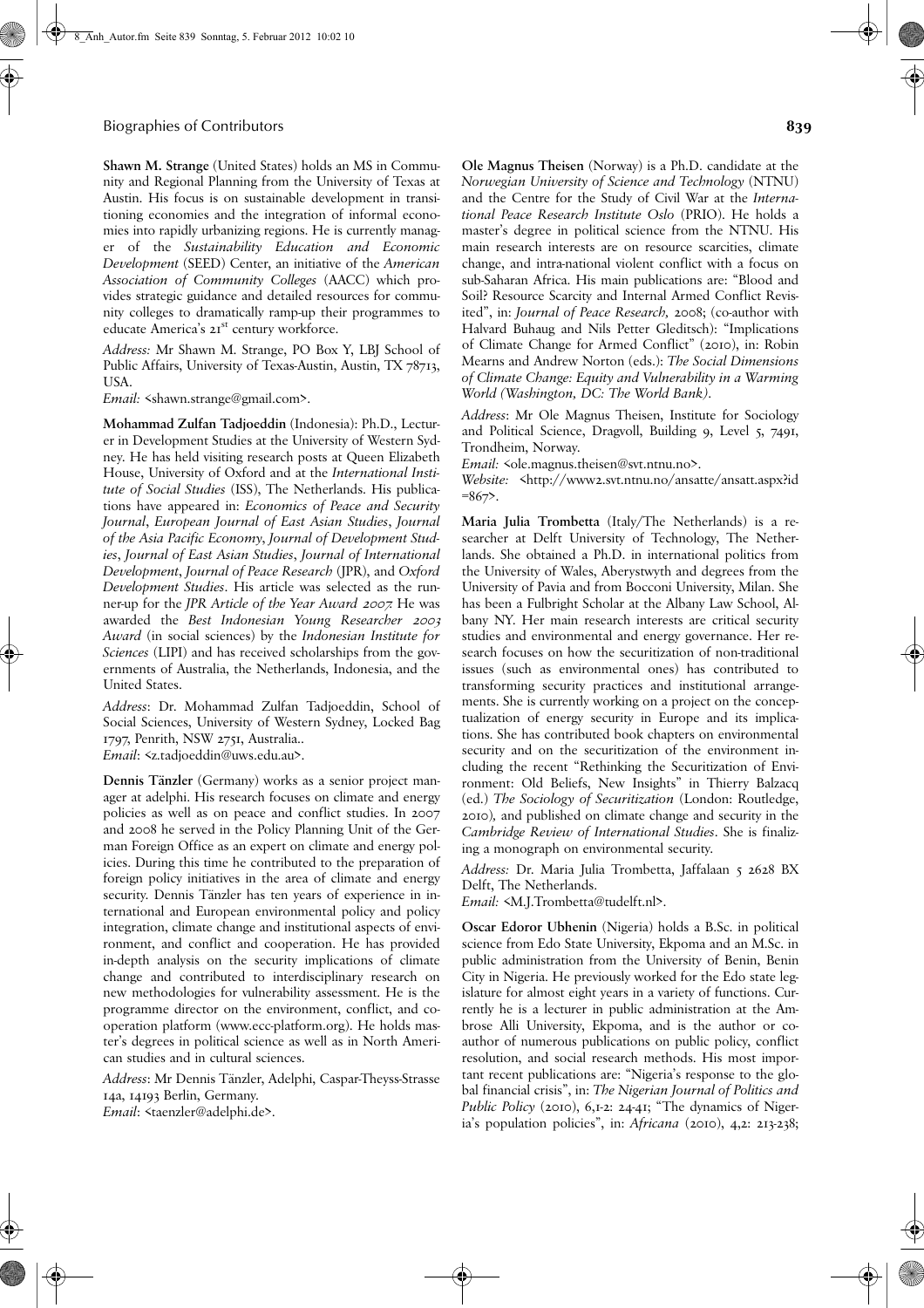*Address:* Mr Oscar Edoror Ubhenin, Department of Public Administration, Ambrose Alli University, Ekpoma, Nigeria. *Email:* <oscarubhenin@yahoo.co.uk> and <nsdd37@gmail. com>.

*Website:* <http://www.aauekpoma.edu.ng>.

**Janani Vivekananda** (UK) is Senior Climate Change and Security Adviser in International Alert's Security and Peacebuilding Programme. Her research work includes exploring how aid effectiveness and better governance can build resilience to climate stress and contribute to peacebuilding. Her recent publications include: *Climate Change and Governance: Rethinking adaptation – Lessons from Nepal*, Initiative for Peacebuilding (London, International Alert, 2011); (with Dan Smith) *Climate Change, Conflict and Fragility: Understanding the linkages. Shaping effective responses* (London, International Alert, 2009), and (with Dan Smith) *A Climate of Conflict: The links between climate change, peace and war* (London, International Alert, 2007).

*Address*: Ms Janani Vivekananda, 346 Clapham Road, London, SW9 9AP, United Kingdom.

*Email*: <Jvivekananda@international-alert.org>.

*Website*: <www.international-alert.org>.

**Linda Wallbott** (Germany) received an MA in Political Science, Governance, and Public Policy from the Technical University of Darmstadt (Germany) and is research assistant of the Professorship 'International Relations and Theories of Global Order' at Johann Wolfgang Goethe-University, Frankfurt on Main, Germany. She is also a Ph.D. candidate at the Cluster of Excellence 243 'Formation of Normative Orders'. From 2008-2009 she worked as a research assistant on the project 'Transnational Justice and Democracy' at the Technical University of Darmstadt. While her previous research and practical working experience has focused on the role of private actors in global governance (CSR/CSecR), her Ph.D. project deals with the role and effectiveness of justice arguments in international environmental negotiations. Her publications include: "Calling on Peace. The International ICT Sector and the Conflict in the Democratic Republic of Congo", in: Deitelhoff, Nicole; Wolf, Klaus Dieter (eds.): *Corporate Security Responsibility? Private Governance Contributions to Peace and Security in Zones of Conflict* (Basingstoke: Palgrave MacMillan, 2010: 85-105).

*Address*: Ms. Linda Wallbott, Juridicum, Senckenberganlage 31, 60325 Frankfurt/ Main, Germany.

*Email:* <linda.wallbott@normativeorders.net>.

*Website:* <http://www.gesellschaftswissenschaften.uni-frankfurt.de/index.pl/ndeitelhoff\_team\_lwallbott>.

**Peter Wallensteen** (Sweden) has been Dag Hammarskjöld Professor of Peace and Conflict Research, Uppsala Univer-

sity since 1985, as well as the Richard G. Starmann, Sr. Research Professor of Peace Studies at the Kroc Institute for International Peace Studies, University of Notre Dame, Indiana, USA since 2006. He directs the *Uppsala Conflict Data Programme* (UCDP) and the *Special Program on the Implementation of Targeted Sanctions* (SPITS). His book *Understanding Conflict Resolution: War, Peace and the Global System* (Sage, <sup>3</sup> 2011, also in an Arabic translation) is used in teaching around the world. Together with Isak Svensson he has just published *The Go-Between. Jan Eliasson and the Styles of Mediation* (USIP Press, 2010). Recently the UCDP team report *A New Start for EU Peacemaking?* came out (Uppsala 2010). He co-edited (with Anders Mellbourn) *Third Parties and Conflict Prevention* (Gidlunds 2008) and (with Carina Staibano) *International Sanctions. Between Words and Wars in the Global System* (Routledge 2005). He has published a number of book chapters as well as articles in *Journal of Peace Research, Negotiation Journal, Conflict Management and Peace Science, Asia-Europe Journal*, and *Géoéconomie* on topics such as conflicts, mediation, the United Nations, conflict prevention, academic diplomacy, and sanctions.

*Address*: Prof. Dr. Peter Wallensteen, Bredmansgatan 7 A, 75224 Uppsala, Sweden.

*Email*: <peter.wallensteen@pcr.uu.se>.

*Websites*: <www.pcr.uu.se>, <www.ucdp.uu.se>, <www.smartsanctions.se>.

**Kaiba L. White** (United States) is a research associate on the *Climate Change and African Political Stability* (CCAPS) programme at the Robert S. Strauss Center for International Security and Law, Austin, Texas. Her professional and academic work has focused on climate change, renewable energy, and *geographic information systems* (GIS). She holds an MA in environmental policy and planning from Tufts University.

*Address:* Ms Kaiba L. White, PO Box Y, LBJ School of Public Affairs, University of Texas-Austin, Austin, TX 78713, USA.

*Email:* <kaibawhite@gmail.com>.

**Steve Wright** (UK) is a Reader in Applied Global Ethics and Co-Director of the Praxis Centre at Leeds Metropolitan University, UK. He holds a Ph.D. in Peace and Conflict Research from the University of Lancaster (1987). Prior to establishing this Centre with colleagues, he was the Director of the Omega Foundation (1989-2005); Principal Policy Officer, Manchester City Council working for the Passenger Transport Authority on a range of public transport issues (1989-1995); and the first Head of Manchester City Council's Police Monitoring Initiative (1984-1988). He is currently on the boards of the Dialogue Society, the Mines Advisory Group, Privacy International, the Threshold Group on Unconventional Weapons, the International Committee for Robot Arms Control, and the Lentz Foundation. His work on torture, surveillance, small arms, and new police technologies has led to awareness-raising and policy changes around the world. His publications include: *An Appraisal of the Technologies of Political Control,* (Strasbourg: STOA, 1998); *A systems approach to analysing*